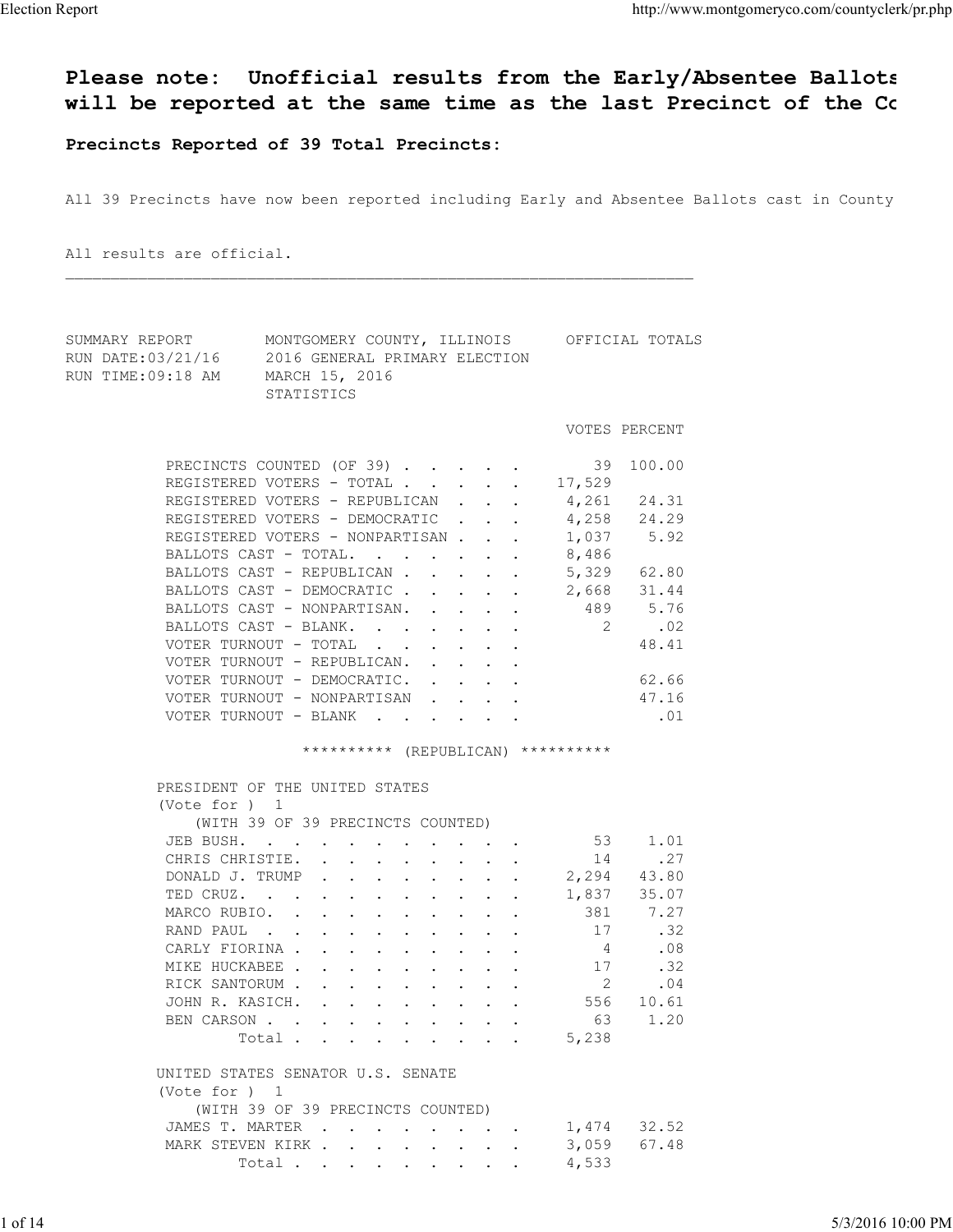| COMPTROLLER STATE OF ILLINOIS<br>(Vote for ) 1<br>(WITH 39 OF 39 PRECINCTS COUNTED)<br>LESLIE GEISSLER MUNGER<br>3,918 100.00<br>3,918<br>Total<br>REPRESENTATIVE IN CONGRESS FEDERAL CONGRESSIONAL DIST 13<br>(Vote for ) 1<br>(WITH 39 OF 39 PRECINCTS COUNTED)<br>3,906 80.47<br>RODNEY DAVIS<br>ETHAN VANDERSAND<br>948 19.53<br>Total<br>4,854<br>DEL. NATIONAL NOMINATING CONVENTION FEDERAL<br>CONGRESSIONAL DIST 13<br>(Vote for ) 3<br>(WITH 39 OF 39 PRECINCTS COUNTED)<br>ADAM M. BROWN<br>143<br>1.09<br>MARTIN DAVIS<br>165<br>1.26<br>86<br>GORDY HULTEN<br>.66<br>TONI GAUEN<br>1,690<br>12.88<br>DOUG HARTMANN<br>13.82<br>1,814<br>1,390<br>10.59<br>RAJA SADIQ<br>JAMES KAMMER<br>11.29<br>1,481<br>MARK STRANG.<br>1,467<br>11.18<br>NICHOLAS KAMMER<br>10.67<br>1,400<br>GREGORY G. STANEK.<br>.34<br>-45<br>.48<br>KRISTIN WILLIAMSON<br>63<br>.50<br>MARK BALLARD<br>66<br>ALLEN "AL" DEUTSCH<br>22<br>.17<br>42<br>.32<br>JOAN DYKSTRA<br>34<br>DONNA GIERTZ<br>.26<br>STUART C. KING.<br>129<br>.98<br>JOHN H. ELDER<br>1.09<br>143<br>.90<br>SUSAN GANT REYNOLDS<br>118<br>3.22<br>CORY MARK JOBE.<br>423<br>3.16<br>KEVIN J. BREHENY<br>415<br>3.06<br>JOHN J. FARNEY.<br>402<br>1.44<br>FREDERICK FLORETH.<br>189<br>JOHN BAMBENEK<br>.23<br>30<br>TIMOTHY V. "TIM" JOHNSON<br>2.19<br>287<br>ROY HERTEL<br>6.01<br>788<br>MICHAEL MCCORMICK.<br>2.21<br>290<br>Total 13,122<br>ALT. DEL. NATIONAL NOMINATING CONVENTION FEDERAL<br>CONGRESSIONAL DIST 13<br>(Vote for ) 3<br>(WITH 39 OF 39 PRECINCTS COUNTED)<br>HEIDY P. CARRUTHERS<br>.84<br>102<br>BRUCE KETTELKAMP<br>2.32<br>282<br>80<br>.66<br>JERROLD STOCKS.<br>ROSANNA PULIDO.<br>1,535<br>12.64<br>KATHY SCATURRO.<br>1,702<br>14.01<br>$\mathbf{r}$ , and $\mathbf{r}$ , and $\mathbf{r}$ , and $\mathbf{r}$<br>CYRIL STURM.<br>1,547<br>12.74<br>JON W. RECTOR<br>56<br>.46<br>CATHY RECTOR<br>59<br>.49<br>$\mathbf{r}$ , $\mathbf{r}$ , $\mathbf{r}$ , $\mathbf{r}$ , $\mathbf{r}$ , $\mathbf{r}$ , $\mathbf{r}$<br>38<br>ERIC BUSSELL<br>.31<br>SIDNEY ROHRSCHEIB.<br>1,279<br>10.53<br>and the contract of the contract of the contract of the contract of the contract of the contract of the contract of the contract of the contract of the contract of the contract of the contract of the contract of the contra<br>STANLEY PRATT<br>1,377<br>11.34<br>STEVEN BAYES<br>1,337<br>11.01<br>2 of 14<br>5/3/2016 10:00 PM | <b>Election Report</b> |  | http://www.montgomeryco.com/countyclerk/pr.php |
|--------------------------------------------------------------------------------------------------------------------------------------------------------------------------------------------------------------------------------------------------------------------------------------------------------------------------------------------------------------------------------------------------------------------------------------------------------------------------------------------------------------------------------------------------------------------------------------------------------------------------------------------------------------------------------------------------------------------------------------------------------------------------------------------------------------------------------------------------------------------------------------------------------------------------------------------------------------------------------------------------------------------------------------------------------------------------------------------------------------------------------------------------------------------------------------------------------------------------------------------------------------------------------------------------------------------------------------------------------------------------------------------------------------------------------------------------------------------------------------------------------------------------------------------------------------------------------------------------------------------------------------------------------------------------------------------------------------------------------------------------------------------------------------------------------------------------------------------------------------------------------------------------------------------------------------------------------------------------------------------------------------------------------------------------------------------------------------------------------------------------------------------------------------------------------------------------------------------------------------------------------------------------------------------------------------------------------------------------------------------------------------------------------------------------|------------------------|--|------------------------------------------------|
|                                                                                                                                                                                                                                                                                                                                                                                                                                                                                                                                                                                                                                                                                                                                                                                                                                                                                                                                                                                                                                                                                                                                                                                                                                                                                                                                                                                                                                                                                                                                                                                                                                                                                                                                                                                                                                                                                                                                                                                                                                                                                                                                                                                                                                                                                                                                                                                                                          |                        |  |                                                |
|                                                                                                                                                                                                                                                                                                                                                                                                                                                                                                                                                                                                                                                                                                                                                                                                                                                                                                                                                                                                                                                                                                                                                                                                                                                                                                                                                                                                                                                                                                                                                                                                                                                                                                                                                                                                                                                                                                                                                                                                                                                                                                                                                                                                                                                                                                                                                                                                                          |                        |  |                                                |
|                                                                                                                                                                                                                                                                                                                                                                                                                                                                                                                                                                                                                                                                                                                                                                                                                                                                                                                                                                                                                                                                                                                                                                                                                                                                                                                                                                                                                                                                                                                                                                                                                                                                                                                                                                                                                                                                                                                                                                                                                                                                                                                                                                                                                                                                                                                                                                                                                          |                        |  |                                                |
|                                                                                                                                                                                                                                                                                                                                                                                                                                                                                                                                                                                                                                                                                                                                                                                                                                                                                                                                                                                                                                                                                                                                                                                                                                                                                                                                                                                                                                                                                                                                                                                                                                                                                                                                                                                                                                                                                                                                                                                                                                                                                                                                                                                                                                                                                                                                                                                                                          |                        |  |                                                |
|                                                                                                                                                                                                                                                                                                                                                                                                                                                                                                                                                                                                                                                                                                                                                                                                                                                                                                                                                                                                                                                                                                                                                                                                                                                                                                                                                                                                                                                                                                                                                                                                                                                                                                                                                                                                                                                                                                                                                                                                                                                                                                                                                                                                                                                                                                                                                                                                                          |                        |  |                                                |
|                                                                                                                                                                                                                                                                                                                                                                                                                                                                                                                                                                                                                                                                                                                                                                                                                                                                                                                                                                                                                                                                                                                                                                                                                                                                                                                                                                                                                                                                                                                                                                                                                                                                                                                                                                                                                                                                                                                                                                                                                                                                                                                                                                                                                                                                                                                                                                                                                          |                        |  |                                                |
|                                                                                                                                                                                                                                                                                                                                                                                                                                                                                                                                                                                                                                                                                                                                                                                                                                                                                                                                                                                                                                                                                                                                                                                                                                                                                                                                                                                                                                                                                                                                                                                                                                                                                                                                                                                                                                                                                                                                                                                                                                                                                                                                                                                                                                                                                                                                                                                                                          |                        |  |                                                |
|                                                                                                                                                                                                                                                                                                                                                                                                                                                                                                                                                                                                                                                                                                                                                                                                                                                                                                                                                                                                                                                                                                                                                                                                                                                                                                                                                                                                                                                                                                                                                                                                                                                                                                                                                                                                                                                                                                                                                                                                                                                                                                                                                                                                                                                                                                                                                                                                                          |                        |  |                                                |
|                                                                                                                                                                                                                                                                                                                                                                                                                                                                                                                                                                                                                                                                                                                                                                                                                                                                                                                                                                                                                                                                                                                                                                                                                                                                                                                                                                                                                                                                                                                                                                                                                                                                                                                                                                                                                                                                                                                                                                                                                                                                                                                                                                                                                                                                                                                                                                                                                          |                        |  |                                                |
|                                                                                                                                                                                                                                                                                                                                                                                                                                                                                                                                                                                                                                                                                                                                                                                                                                                                                                                                                                                                                                                                                                                                                                                                                                                                                                                                                                                                                                                                                                                                                                                                                                                                                                                                                                                                                                                                                                                                                                                                                                                                                                                                                                                                                                                                                                                                                                                                                          |                        |  |                                                |
|                                                                                                                                                                                                                                                                                                                                                                                                                                                                                                                                                                                                                                                                                                                                                                                                                                                                                                                                                                                                                                                                                                                                                                                                                                                                                                                                                                                                                                                                                                                                                                                                                                                                                                                                                                                                                                                                                                                                                                                                                                                                                                                                                                                                                                                                                                                                                                                                                          |                        |  |                                                |
|                                                                                                                                                                                                                                                                                                                                                                                                                                                                                                                                                                                                                                                                                                                                                                                                                                                                                                                                                                                                                                                                                                                                                                                                                                                                                                                                                                                                                                                                                                                                                                                                                                                                                                                                                                                                                                                                                                                                                                                                                                                                                                                                                                                                                                                                                                                                                                                                                          |                        |  |                                                |
|                                                                                                                                                                                                                                                                                                                                                                                                                                                                                                                                                                                                                                                                                                                                                                                                                                                                                                                                                                                                                                                                                                                                                                                                                                                                                                                                                                                                                                                                                                                                                                                                                                                                                                                                                                                                                                                                                                                                                                                                                                                                                                                                                                                                                                                                                                                                                                                                                          |                        |  |                                                |
|                                                                                                                                                                                                                                                                                                                                                                                                                                                                                                                                                                                                                                                                                                                                                                                                                                                                                                                                                                                                                                                                                                                                                                                                                                                                                                                                                                                                                                                                                                                                                                                                                                                                                                                                                                                                                                                                                                                                                                                                                                                                                                                                                                                                                                                                                                                                                                                                                          |                        |  |                                                |
|                                                                                                                                                                                                                                                                                                                                                                                                                                                                                                                                                                                                                                                                                                                                                                                                                                                                                                                                                                                                                                                                                                                                                                                                                                                                                                                                                                                                                                                                                                                                                                                                                                                                                                                                                                                                                                                                                                                                                                                                                                                                                                                                                                                                                                                                                                                                                                                                                          |                        |  |                                                |
|                                                                                                                                                                                                                                                                                                                                                                                                                                                                                                                                                                                                                                                                                                                                                                                                                                                                                                                                                                                                                                                                                                                                                                                                                                                                                                                                                                                                                                                                                                                                                                                                                                                                                                                                                                                                                                                                                                                                                                                                                                                                                                                                                                                                                                                                                                                                                                                                                          |                        |  |                                                |
|                                                                                                                                                                                                                                                                                                                                                                                                                                                                                                                                                                                                                                                                                                                                                                                                                                                                                                                                                                                                                                                                                                                                                                                                                                                                                                                                                                                                                                                                                                                                                                                                                                                                                                                                                                                                                                                                                                                                                                                                                                                                                                                                                                                                                                                                                                                                                                                                                          |                        |  |                                                |
|                                                                                                                                                                                                                                                                                                                                                                                                                                                                                                                                                                                                                                                                                                                                                                                                                                                                                                                                                                                                                                                                                                                                                                                                                                                                                                                                                                                                                                                                                                                                                                                                                                                                                                                                                                                                                                                                                                                                                                                                                                                                                                                                                                                                                                                                                                                                                                                                                          |                        |  |                                                |
|                                                                                                                                                                                                                                                                                                                                                                                                                                                                                                                                                                                                                                                                                                                                                                                                                                                                                                                                                                                                                                                                                                                                                                                                                                                                                                                                                                                                                                                                                                                                                                                                                                                                                                                                                                                                                                                                                                                                                                                                                                                                                                                                                                                                                                                                                                                                                                                                                          |                        |  |                                                |
|                                                                                                                                                                                                                                                                                                                                                                                                                                                                                                                                                                                                                                                                                                                                                                                                                                                                                                                                                                                                                                                                                                                                                                                                                                                                                                                                                                                                                                                                                                                                                                                                                                                                                                                                                                                                                                                                                                                                                                                                                                                                                                                                                                                                                                                                                                                                                                                                                          |                        |  |                                                |
|                                                                                                                                                                                                                                                                                                                                                                                                                                                                                                                                                                                                                                                                                                                                                                                                                                                                                                                                                                                                                                                                                                                                                                                                                                                                                                                                                                                                                                                                                                                                                                                                                                                                                                                                                                                                                                                                                                                                                                                                                                                                                                                                                                                                                                                                                                                                                                                                                          |                        |  |                                                |
|                                                                                                                                                                                                                                                                                                                                                                                                                                                                                                                                                                                                                                                                                                                                                                                                                                                                                                                                                                                                                                                                                                                                                                                                                                                                                                                                                                                                                                                                                                                                                                                                                                                                                                                                                                                                                                                                                                                                                                                                                                                                                                                                                                                                                                                                                                                                                                                                                          |                        |  |                                                |
|                                                                                                                                                                                                                                                                                                                                                                                                                                                                                                                                                                                                                                                                                                                                                                                                                                                                                                                                                                                                                                                                                                                                                                                                                                                                                                                                                                                                                                                                                                                                                                                                                                                                                                                                                                                                                                                                                                                                                                                                                                                                                                                                                                                                                                                                                                                                                                                                                          |                        |  |                                                |
|                                                                                                                                                                                                                                                                                                                                                                                                                                                                                                                                                                                                                                                                                                                                                                                                                                                                                                                                                                                                                                                                                                                                                                                                                                                                                                                                                                                                                                                                                                                                                                                                                                                                                                                                                                                                                                                                                                                                                                                                                                                                                                                                                                                                                                                                                                                                                                                                                          |                        |  |                                                |
|                                                                                                                                                                                                                                                                                                                                                                                                                                                                                                                                                                                                                                                                                                                                                                                                                                                                                                                                                                                                                                                                                                                                                                                                                                                                                                                                                                                                                                                                                                                                                                                                                                                                                                                                                                                                                                                                                                                                                                                                                                                                                                                                                                                                                                                                                                                                                                                                                          |                        |  |                                                |
|                                                                                                                                                                                                                                                                                                                                                                                                                                                                                                                                                                                                                                                                                                                                                                                                                                                                                                                                                                                                                                                                                                                                                                                                                                                                                                                                                                                                                                                                                                                                                                                                                                                                                                                                                                                                                                                                                                                                                                                                                                                                                                                                                                                                                                                                                                                                                                                                                          |                        |  |                                                |
|                                                                                                                                                                                                                                                                                                                                                                                                                                                                                                                                                                                                                                                                                                                                                                                                                                                                                                                                                                                                                                                                                                                                                                                                                                                                                                                                                                                                                                                                                                                                                                                                                                                                                                                                                                                                                                                                                                                                                                                                                                                                                                                                                                                                                                                                                                                                                                                                                          |                        |  |                                                |
|                                                                                                                                                                                                                                                                                                                                                                                                                                                                                                                                                                                                                                                                                                                                                                                                                                                                                                                                                                                                                                                                                                                                                                                                                                                                                                                                                                                                                                                                                                                                                                                                                                                                                                                                                                                                                                                                                                                                                                                                                                                                                                                                                                                                                                                                                                                                                                                                                          |                        |  |                                                |
|                                                                                                                                                                                                                                                                                                                                                                                                                                                                                                                                                                                                                                                                                                                                                                                                                                                                                                                                                                                                                                                                                                                                                                                                                                                                                                                                                                                                                                                                                                                                                                                                                                                                                                                                                                                                                                                                                                                                                                                                                                                                                                                                                                                                                                                                                                                                                                                                                          |                        |  |                                                |
|                                                                                                                                                                                                                                                                                                                                                                                                                                                                                                                                                                                                                                                                                                                                                                                                                                                                                                                                                                                                                                                                                                                                                                                                                                                                                                                                                                                                                                                                                                                                                                                                                                                                                                                                                                                                                                                                                                                                                                                                                                                                                                                                                                                                                                                                                                                                                                                                                          |                        |  |                                                |
|                                                                                                                                                                                                                                                                                                                                                                                                                                                                                                                                                                                                                                                                                                                                                                                                                                                                                                                                                                                                                                                                                                                                                                                                                                                                                                                                                                                                                                                                                                                                                                                                                                                                                                                                                                                                                                                                                                                                                                                                                                                                                                                                                                                                                                                                                                                                                                                                                          |                        |  |                                                |
|                                                                                                                                                                                                                                                                                                                                                                                                                                                                                                                                                                                                                                                                                                                                                                                                                                                                                                                                                                                                                                                                                                                                                                                                                                                                                                                                                                                                                                                                                                                                                                                                                                                                                                                                                                                                                                                                                                                                                                                                                                                                                                                                                                                                                                                                                                                                                                                                                          |                        |  |                                                |
|                                                                                                                                                                                                                                                                                                                                                                                                                                                                                                                                                                                                                                                                                                                                                                                                                                                                                                                                                                                                                                                                                                                                                                                                                                                                                                                                                                                                                                                                                                                                                                                                                                                                                                                                                                                                                                                                                                                                                                                                                                                                                                                                                                                                                                                                                                                                                                                                                          |                        |  |                                                |
|                                                                                                                                                                                                                                                                                                                                                                                                                                                                                                                                                                                                                                                                                                                                                                                                                                                                                                                                                                                                                                                                                                                                                                                                                                                                                                                                                                                                                                                                                                                                                                                                                                                                                                                                                                                                                                                                                                                                                                                                                                                                                                                                                                                                                                                                                                                                                                                                                          |                        |  |                                                |
|                                                                                                                                                                                                                                                                                                                                                                                                                                                                                                                                                                                                                                                                                                                                                                                                                                                                                                                                                                                                                                                                                                                                                                                                                                                                                                                                                                                                                                                                                                                                                                                                                                                                                                                                                                                                                                                                                                                                                                                                                                                                                                                                                                                                                                                                                                                                                                                                                          |                        |  |                                                |
|                                                                                                                                                                                                                                                                                                                                                                                                                                                                                                                                                                                                                                                                                                                                                                                                                                                                                                                                                                                                                                                                                                                                                                                                                                                                                                                                                                                                                                                                                                                                                                                                                                                                                                                                                                                                                                                                                                                                                                                                                                                                                                                                                                                                                                                                                                                                                                                                                          |                        |  |                                                |
|                                                                                                                                                                                                                                                                                                                                                                                                                                                                                                                                                                                                                                                                                                                                                                                                                                                                                                                                                                                                                                                                                                                                                                                                                                                                                                                                                                                                                                                                                                                                                                                                                                                                                                                                                                                                                                                                                                                                                                                                                                                                                                                                                                                                                                                                                                                                                                                                                          |                        |  |                                                |
|                                                                                                                                                                                                                                                                                                                                                                                                                                                                                                                                                                                                                                                                                                                                                                                                                                                                                                                                                                                                                                                                                                                                                                                                                                                                                                                                                                                                                                                                                                                                                                                                                                                                                                                                                                                                                                                                                                                                                                                                                                                                                                                                                                                                                                                                                                                                                                                                                          |                        |  |                                                |
|                                                                                                                                                                                                                                                                                                                                                                                                                                                                                                                                                                                                                                                                                                                                                                                                                                                                                                                                                                                                                                                                                                                                                                                                                                                                                                                                                                                                                                                                                                                                                                                                                                                                                                                                                                                                                                                                                                                                                                                                                                                                                                                                                                                                                                                                                                                                                                                                                          |                        |  |                                                |
|                                                                                                                                                                                                                                                                                                                                                                                                                                                                                                                                                                                                                                                                                                                                                                                                                                                                                                                                                                                                                                                                                                                                                                                                                                                                                                                                                                                                                                                                                                                                                                                                                                                                                                                                                                                                                                                                                                                                                                                                                                                                                                                                                                                                                                                                                                                                                                                                                          |                        |  |                                                |
|                                                                                                                                                                                                                                                                                                                                                                                                                                                                                                                                                                                                                                                                                                                                                                                                                                                                                                                                                                                                                                                                                                                                                                                                                                                                                                                                                                                                                                                                                                                                                                                                                                                                                                                                                                                                                                                                                                                                                                                                                                                                                                                                                                                                                                                                                                                                                                                                                          |                        |  |                                                |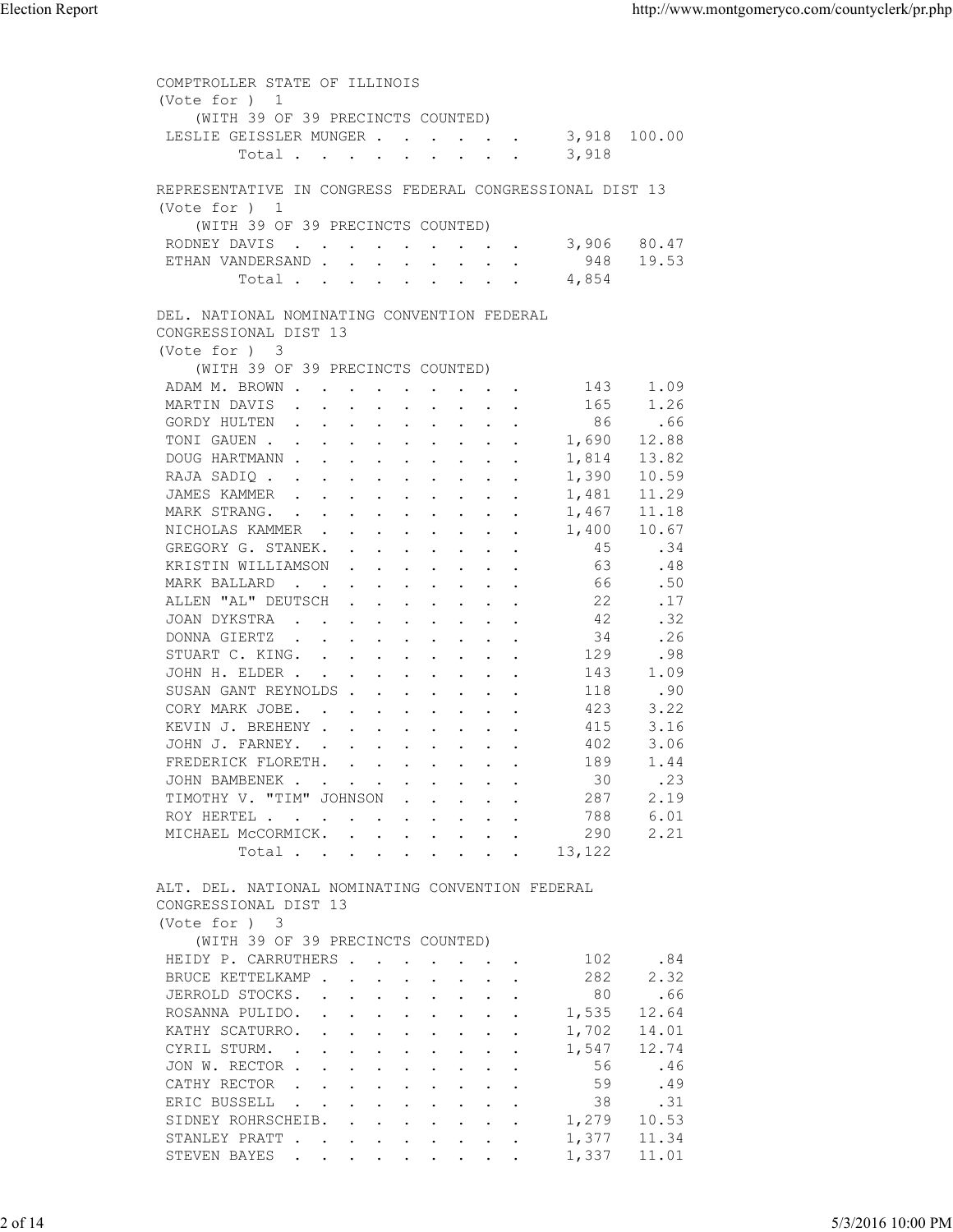| <b>Election Report</b> |                                                                                                                                                                                                                                                                                                                                                                                                                                                                                                                                                                                                                                    |                                                                                               | http://www.montgomeryco.com/countyclerk/pr.php |
|------------------------|------------------------------------------------------------------------------------------------------------------------------------------------------------------------------------------------------------------------------------------------------------------------------------------------------------------------------------------------------------------------------------------------------------------------------------------------------------------------------------------------------------------------------------------------------------------------------------------------------------------------------------|-----------------------------------------------------------------------------------------------|------------------------------------------------|
|                        | CATHI COWAN.<br>25<br>38<br>AMY MAHER<br>DIANA WILLIAMS.<br>40<br>DUSTIN PETERSON<br>293<br>and the contract of the contract of<br>JUSTIN SINNER<br>277<br>SEAN FITZGERREL<br>281<br>$\mathbf{r}$ . The contract of the contract of the contract of the contract of the contract of the contract of the contract of the contract of the contract of the contract of the contract of the contract of the contract of th<br>JERALD F. JACOBS<br>106<br>STEPHEN S. HAURY<br>97<br>TERRA R. PATIENT<br>82<br>BRETT JACKSON<br>61<br>SETH M. MCMILLAN<br>438<br>JAMES B. MCGUIRE<br>438<br>MICHAEL P. MURPHY.<br>576<br>12,146<br>Total | .21<br>.31<br>.33<br>2.41<br>2.28<br>2.31<br>.87<br>.80<br>.68<br>.50<br>3.61<br>3.61<br>4.74 |                                                |
|                        | REPRESENTATIVE IN THE GENERAL ASSEMBLY STATE                                                                                                                                                                                                                                                                                                                                                                                                                                                                                                                                                                                       |                                                                                               |                                                |
|                        | REPRESENTATIVE DIST 95<br>(Vote for ) 1<br>(WITH 39 OF 39 PRECINCTS COUNTED)<br>DENNIS J. SCOBBIE. 1,990 39.78<br>CHRISTOPHER M. HICKS.<br>AVERY BOURNE<br>Total<br>5,003                                                                                                                                                                                                                                                                                                                                                                                                                                                          | 321 6.42<br>2,692 53.81                                                                       |                                                |
|                        | CIRCUIT CLERK MONTGOMERY COUNTY<br>(Vote for ) 1<br>(WITH 39 OF 39 PRECINCTS COUNTED)<br>HOLLY LEMONS 4,481 100.00<br>Total 4,481                                                                                                                                                                                                                                                                                                                                                                                                                                                                                                  |                                                                                               |                                                |
|                        | STATE'S ATTORNEY MONTGOMERY COUNTY<br>(Vote for ) 1<br>(WITH 39 OF 39 PRECINCTS COUNTED)<br>ERIK HYAM 3,742 100.00<br>Total 3,742                                                                                                                                                                                                                                                                                                                                                                                                                                                                                                  |                                                                                               |                                                |
|                        | CORONER MONTGOMERY COUNTY<br>(Vote for ) 1<br>(WITH 39 OF 39 PRECINCTS COUNTED)<br>RANDY A. LEETHAM 2,882 62.19<br>TOBIN GUNN                                                                                                                                                                                                                                                                                                                                                                                                                                                                                                      | 1,752 37.81                                                                                   |                                                |
|                        | Total 4,634<br>REGIONAL SUPERINTENDENT OF SCHOOLS<br>(CALHOUN/GREENE/JERSEY/MACOUPIN)<br>(Vote for ) 1<br>(WITH 3 OF 3 PRECINCTS COUNTED)                                                                                                                                                                                                                                                                                                                                                                                                                                                                                          |                                                                                               |                                                |
|                        | NO CANDIDATE FILED<br>$\overline{0}$<br>COUNTY BOARD MEMBER # 1<br>(Vote for ) 1<br>(WITH 7 OF 7 PRECINCTS COUNTED)<br>CONNIE TAYLOR BECK<br>677<br>Total                                                                                                                                                                                                                                                                                                                                                                                                                                                                          | 677 100.00                                                                                    |                                                |
|                        | COUNTY BOARD MEMBER # 3<br>(Vote for ) 1<br>(WITH 7 OF 7 PRECINCTS COUNTED)<br>KIRBY K. FURNESS<br>Total<br>664                                                                                                                                                                                                                                                                                                                                                                                                                                                                                                                    | 664 100.00                                                                                    |                                                |
|                        | COUNTY BOARD MEMBER # 4                                                                                                                                                                                                                                                                                                                                                                                                                                                                                                                                                                                                            |                                                                                               |                                                |
| 3 of 14                |                                                                                                                                                                                                                                                                                                                                                                                                                                                                                                                                                                                                                                    |                                                                                               | 5/3/2016 10:00 PM                              |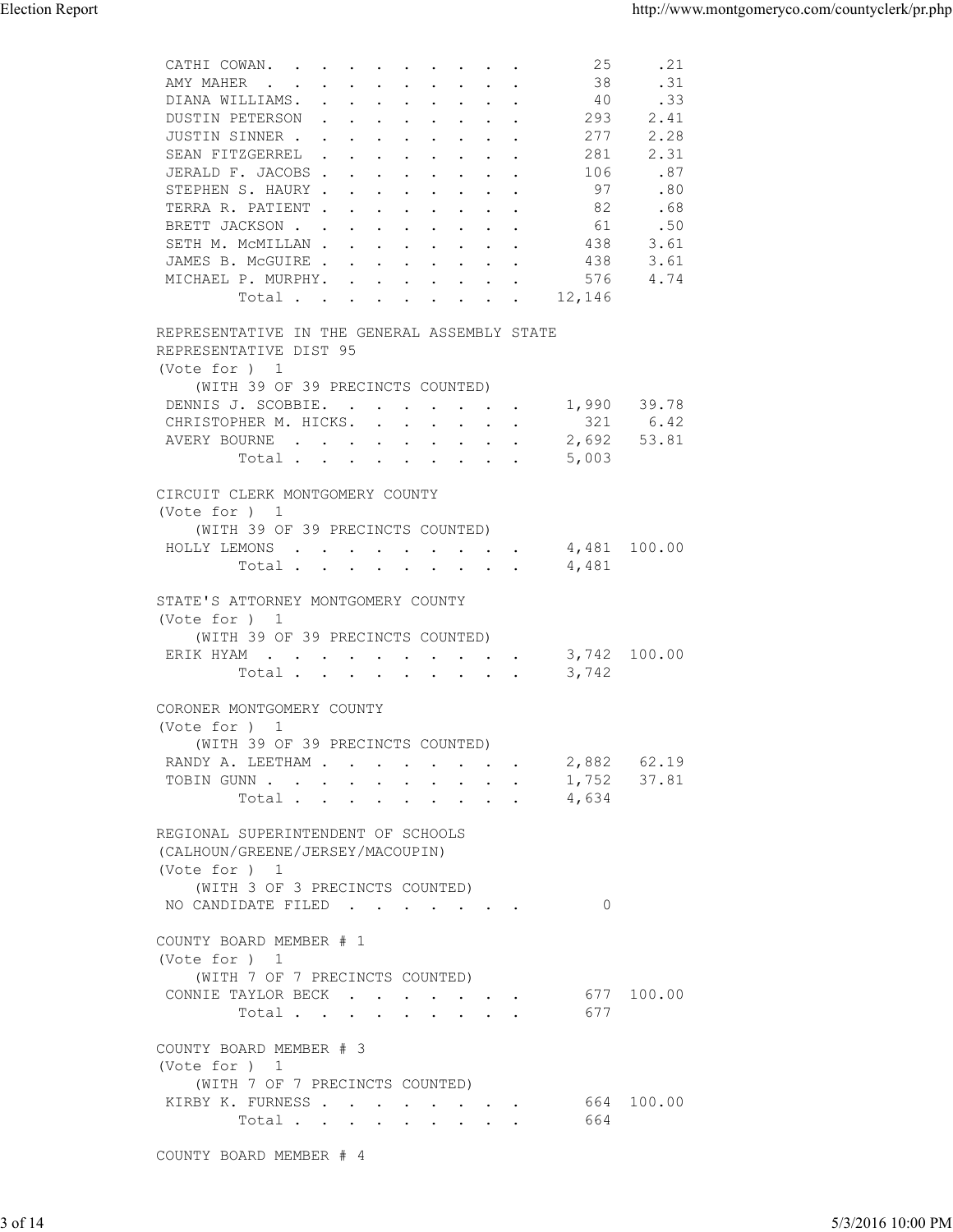(Vote for ) 1 (WITH 7 OF 7 PRECINCTS COUNTED)<br>) CANDIDATE FILED . . . . . . . 0 NO CANDIDATE FILED . . . . . . . COUNTY BOARD MEMBER # 5 (Vote for ) 1 (WITH 5 OF 5 PRECINCTS COUNTED) GLENN E. SAVAGE II . . . . . . . 425 100.00 Total . . . . . . . . . 425 COUNTY BOARD MEMBER # 6 (Vote for ) 1 (WITH 6 OF 6 PRECINCTS COUNTED) ROY L. HERTEL . . . . . . . . . . 689 100.00 Total . . . . . . . . . 689 COUNTY BOARD MEMBER # 2 (Vote for ) 2 (WITH 7 OF 7 PRECINCTS COUNTED) CHUCK GRADEN . . . . . . . . . 540 51.87 GENE MILES . . . . . . . . . . 501 48.13 ل . . . . . . . . . . . . . 501<br>Total . . . . . . . . . . 1,041 COUNTY BOARD MEMBER # 7 (Vote for ) 2 (WITH 5 OF 5 PRECINCTS COUNTED) MARY BATHURST . . . . . . . . . 480 45.24 GLENN BISHOP . . . . . . . . . 581 54.76 Total . . . . . . . . . 1,061 JUDGE OF THE APPELLATE COURT APPELLATE JUDICIAL DISTRICT 5 (Vote for ) 1 (WITH 39 OF 39 PRECINCTS COUNTED) JOHN B. BARBERIS, JR. . . . . . . 3,626 100.00 Total . . . . . . . . . 3,626 JUDGE OF THE APPELLATE COURT APPELLATE JUDICIAL DISTRICT 5 (Vote for ) 1 (WITH 39 OF 39 PRECINCTS COUNTED) JAMES R. "RANDY" MOORE . . . . . . 3,783 100.00  $Total . . . . . . . . . 3,783$  PRECINCT COMMITTEEMAN AUDUBON (Vote for ) 1 (WITH 1 OF 1 PRECINCTS COUNTED) NO CANDIDATE FILED . . . . . . . 0 PRECINCT COMMITTEEMAN BOIS D'ARC (Vote for ) 1 (WITH 1 OF 1 PRECINCTS COUNTED) CLARK JOHNSON . . . . . . . . . 124 100.00 Total . . . . . . . . . 124 PRECINCT COMMITTEEMAN BUTLER GROVE (Vote for ) 1 (WITH 1 OF 1 PRECINCTS COUNTED) NO CANDIDATE FILED . . . . . . . 0 PRECINCT COMMITTEEMAN EAST FORK 1 (Vote for ) 1 Election Report<br>
(Vote for ) 1<br>
(WITH 7 OF 7 PRECINCTS COUNTED)<br>
NO CANDIDATE FILED . . . . . . . . . 0 PRECINCT COMMITTEEMAN AUDURON<br>
(Vote for ) 1<br>
WOTEN 1 PRECINCTS CONTRED)<br>
NO CANDIDATE FILED<br>
FRECINCT COMMITTEEMAN EOIS D'ARC<br>
PRECINCT COMMITTEEMAN EOIS D'ARC<br>
(Vote for ) 1<br>
CLARK JOHNSON . . . . . . . . . . . . . . . .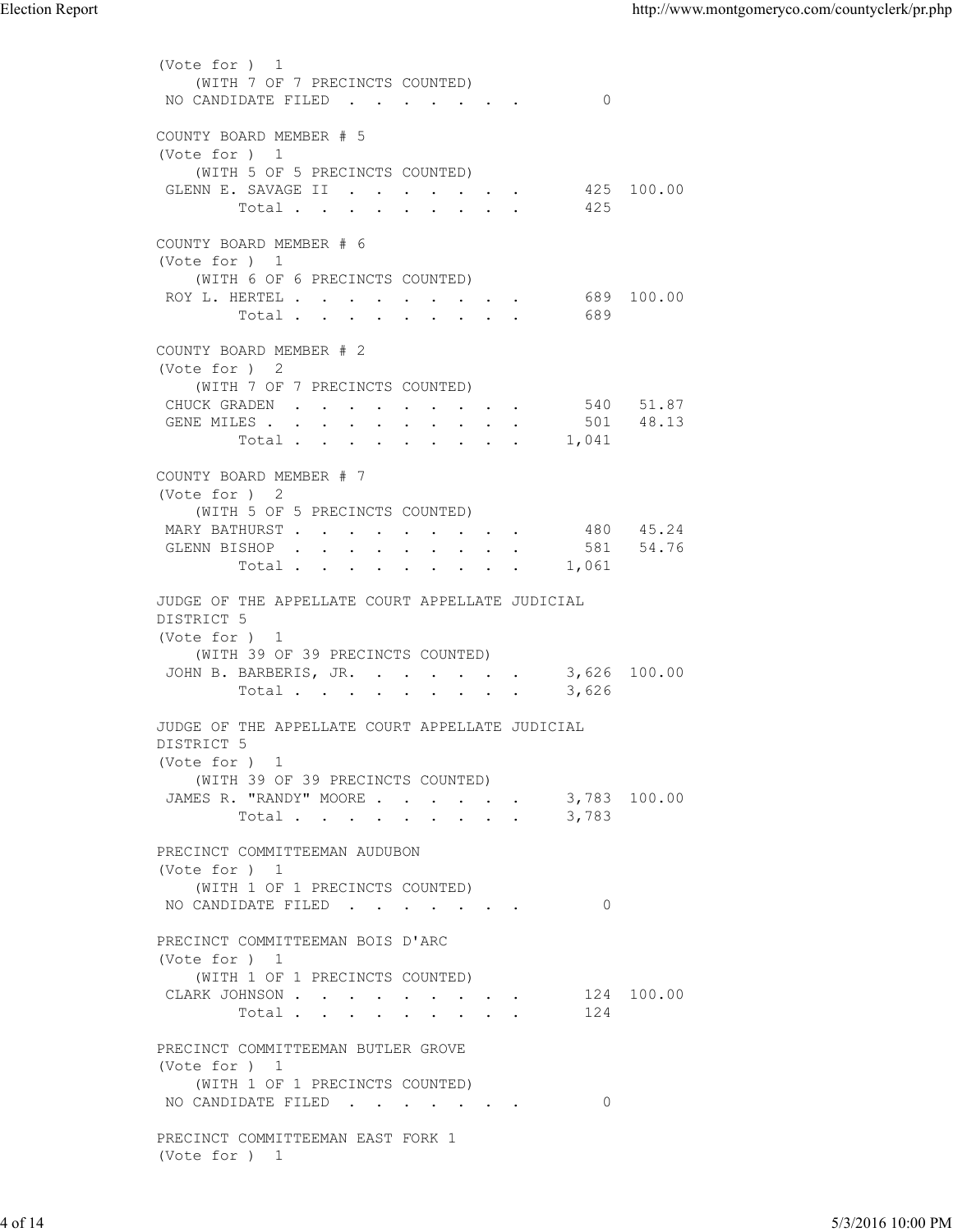| <b>Election Report</b> |                                                                                                                                 |                | http://www.montgomeryco.com/countyclerk/pr.php |
|------------------------|---------------------------------------------------------------------------------------------------------------------------------|----------------|------------------------------------------------|
|                        | (WITH 1 OF 1 PRECINCTS COUNTED)<br>NO CANDIDATE FILED                                                                           | $\overline{0}$ |                                                |
|                        | PRECINCT COMMITTEEMAN EAST FORK 2<br>(Vote for ) 1<br>(WITH 1 OF 1 PRECINCTS COUNTED)                                           |                |                                                |
|                        | NO CANDIDATE FILED<br>PRECINCT COMMITTEEMAN EAST FORK 3                                                                         | $\overline{0}$ |                                                |
|                        | (Vote for ) 1<br>(WITH 1 OF 1 PRECINCTS COUNTED)<br>BRADFORD A. OZEE<br>Total                                                   | 160            | 160 100.00                                     |
|                        | PRECINCT COMMITTEEMAN FILLMORE<br>(Vote for ) 1<br>(WITH 1 OF 1 PRECINCTS COUNTED)<br>NO CANDIDATE FILED 0                      |                |                                                |
|                        | PRECINCT COMMITTEEMAN GRISHAM 1<br>(Vote for ) 1<br>(WITH 1 OF 1 PRECINCTS COUNTED)<br>NO CANDIDATE FILED 0                     |                |                                                |
|                        | PRECINCT COMMITTEEMAN GRISHAM 2<br>(Vote for ) 1<br>(WITH 1 OF 1 PRECINCTS COUNTED)<br>NO CANDIDATE FILED 0                     |                |                                                |
|                        | PRECINCT COMMITTEEMAN HARVEL<br>(Vote for ) 1<br>(WITH 1 OF 1 PRECINCTS COUNTED)<br>NO CANDIDATE FILED                          | $\overline{0}$ |                                                |
|                        | PRECINCT COMMITTEEMAN HILLSBORO 1<br>(Vote for ) 1<br>(WITH 1 OF 1 PRECINCTS COUNTED)<br>TERRY L. RICHMOND.<br>Total            | 98 100.00      |                                                |
|                        | PRECINCT COMMITTEEMAN HILLSBORO 2<br>(Vote for ) 1<br>(WITH 1 OF 1 PRECINCTS COUNTED)<br>DARYL HODGES 108 100.00<br>Total       | 108            |                                                |
|                        | PRECINCT COMMITTEEMAN HILLSBORO 3<br>(Vote for ) 1<br>(WITH 1 OF 1 PRECINCTS COUNTED)<br>L.R. (DICK) JAMES. 203 100.00<br>Total | 203            |                                                |
|                        | PRECINCT COMMITTEEMAN HILLSBORO 4<br>(Vote for ) 1<br>(WITH 1 OF 1 PRECINCTS COUNTED)<br>NO CANDIDATE FILED                     | $\circ$        |                                                |
|                        | PRECINCT COMMITTEEMAN HILLSBORO 5<br>(Vote for ) 1<br>(WITH 1 OF 1 PRECINCTS COUNTED)<br>ROY L. HERTEL<br>Total                 | 212            | 212 100.00                                     |
|                        |                                                                                                                                 |                |                                                |
| 5 of 14                |                                                                                                                                 |                | 5/3/2016 10:00 PM                              |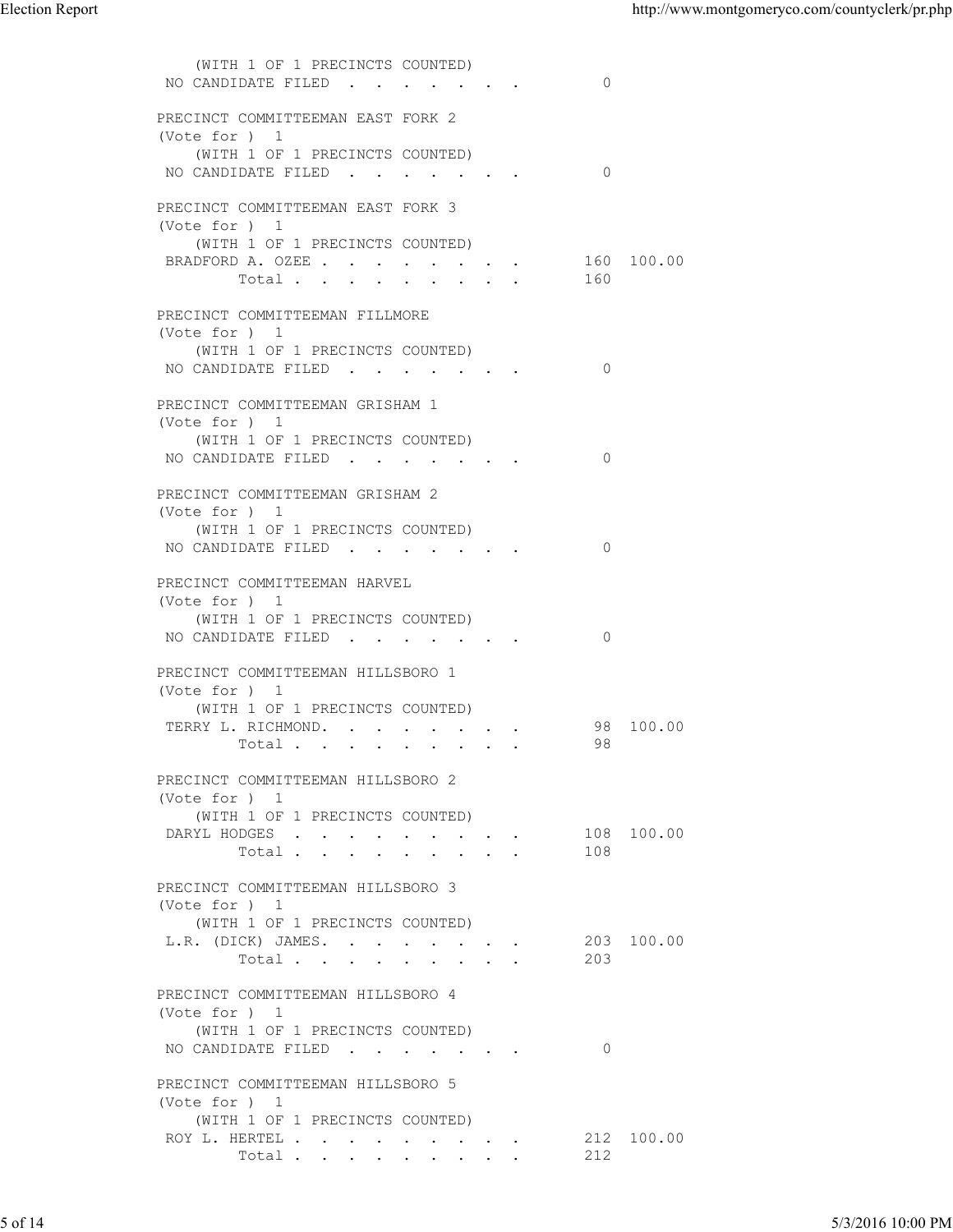PRECINCT COMMITTEEMAN HILLSBORO 6 (Vote for ) 1 (WITH 1 OF 1 PRECINCTS COUNTED) NO CANDIDATE FILED . . . . . . . 0 PRECINCT COMMITTEEMAN IRVING (Vote for ) 1 (WITH 1 OF 1 PRECINCTS COUNTED) NO CANDIDATE FILED . . . . . . 0 PRECINCT COMMITTEEMAN NOKOMIS 1 (Vote for ) 1 (WITH 1 OF 1 PRECINCTS COUNTED) NELSON E. AUMANN . . . . . . . . . 49 100.00 Total . . . . . . . . . 49 PRECINCT COMMITTEEMAN NOKOMIS 2 (Vote for ) 1 (WITH 1 OF 1 PRECINCTS COUNTED) NO CANDIDATE FILED . . . . . . . 0 PRECINCT COMMITTEEMAN NOKOMIS 3 (Vote for ) 1 (WITH 1 OF 1 PRECINCTS COUNTED) NO CANDIDATE FILED . . . . . . . 0 PRECINCT COMMITTEEMAN NOKOMIS 4 (Vote for ) 1 (WITH 1 OF 1 PRECINCTS COUNTED) NO CANDIDATE FILED . . . . . . . 0 PRECINCT COMMITTEEMAN NORTH LITCHFIELD 1 (Vote for ) 1 (WITH 1 OF 1 PRECINCTS COUNTED)<br>RY BATHURST . . . . . . . . . . 220 100.00 MARY BATHURST . . . . . . . . . Total . . . . . . . . . 220 PRECINCT COMMITTEEMAN NORTH LITCHFIELD 2 (Vote for ) 1 (WITH 1 OF 1 PRECINCTS COUNTED) NO CANDIDATE FILED . . . . . . . 0 PRECINCT COMMITTEEMAN NORTH LITCHFIELD 3 (Vote for ) 1 (WITH 1 OF 1 PRECINCTS COUNTED) NO CANDIDATE FILED . . . . . . . 0 PRECINCT COMMITTEEMAN NORTH LITCHFIELD 4 (Vote for ) 1 (WITH 1 OF 1 PRECINCTS COUNTED) NO CANDIDATE FILED . . . . . . . 0 PRECINCT COMMITTEEMAN NORTH LITCHFIELD 5 (Vote for ) 1 (WITH 1 OF 1 PRECINCTS COUNTED) NO CANDIDATE FILED . . . . . . . 0 PRECINCT COMMITTEEMAN NORTH LITCHFIELD 6 (Vote for ) 1 (WITH 1 OF 1 PRECINCTS COUNTED) NO CANDIDATE FILED . . . . . . . 0 Election Report<br>
PRECINCT COMMITTEEMAN HILLSBORO 6<br>
(Vote for ) 1 6 of 14 5/3/2016 10:00 PM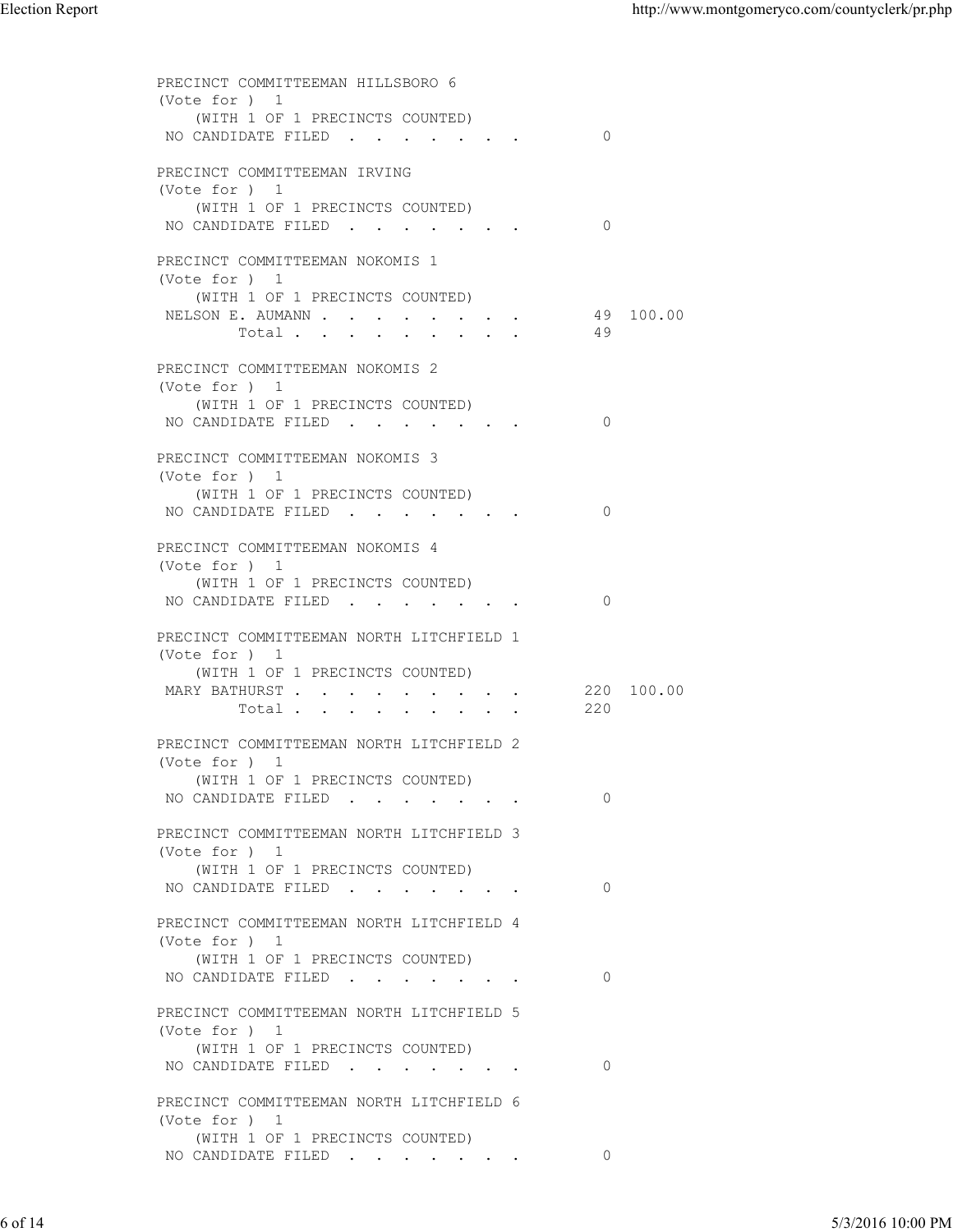| <b>Election Report</b> |                                                                                                                              |                | http://www.montgomeryco.com/countyclerk/pr.php |
|------------------------|------------------------------------------------------------------------------------------------------------------------------|----------------|------------------------------------------------|
|                        | PRECINCT COMMITTEEMAN PITMAN<br>(Vote for ) 1                                                                                |                |                                                |
|                        | (WITH 1 OF 1 PRECINCTS COUNTED)<br>JEREMY L. JONES<br>Total                                                                  | 78             | 78 100.00                                      |
|                        | PRECINCT COMMITTEEMAN RAYMOND<br>(Vote for ) 1                                                                               |                |                                                |
|                        | (WITH 1 OF 1 PRECINCTS COUNTED)<br>TIM MIZERA<br>Total                                                                       | 274            | 274 100.00                                     |
|                        | PRECINCT COMMITTEEMAN ROUNTREE<br>(Vote for ) 1<br>(WITH 1 OF 1 PRECINCTS COUNTED)                                           |                |                                                |
|                        | NO CANDIDATE FILED 0<br>PRECINCT COMMITTEEMAN SOUTH FILLMORE                                                                 |                |                                                |
|                        | (Vote for ) 1<br>(WITH 1 OF 1 PRECINCTS COUNTED)<br>NO CANDIDATE FILED                                                       | $\overline{0}$ |                                                |
|                        | PRECINCT COMMITTEEMAN SOUTH LITCHFIELD 1<br>(Vote for ) 1                                                                    |                |                                                |
|                        | (WITH 1 OF 1 PRECINCTS COUNTED)<br>WILLIAM BERGEN.<br>Total                                                                  | 112            | 112 100.00                                     |
|                        | PRECINCT COMMITTEEMAN SOUTH LITCHFIELD 2<br>(Vote for ) 1<br>(WITH 1 OF 1 PRECINCTS COUNTED)<br>MARCIA E. SAILSBURY<br>Total | 72             | 72 100.00                                      |
|                        | PRECINCT COMMITTEEMAN SOUTH LITCHFIELD 3<br>(Vote for ) 1<br>(WITH 1 OF 1 PRECINCTS COUNTED)                                 |                |                                                |
|                        | NO CANDIDATE FILED                                                                                                           | $\circ$        |                                                |
|                        | PRECINCT COMMITTEEMAN SOUTH LITCHFIELD 4<br>(Vote for ) 1<br>(WITH 1 OF 1 PRECINCTS COUNTED)<br>KENNETH GAFFNEY<br>Total     | 93             | 93 100.00                                      |
|                        | PRECINCT COMMITTEEMAN WALSHVILLE<br>(Vote for ) 1<br>(WITH 1 OF 1 PRECINCTS COUNTED)<br>NO CANDIDATE FILED                   | $\circ$        |                                                |
|                        | PRECINCT COMMITTEEMAN WITT 1<br>(Vote for ) 1<br>(WITH 1 OF 1 PRECINCTS COUNTED)<br>NO CANDIDATE FILED                       | $\overline{0}$ |                                                |
|                        | PRECINCT COMMITTEEMAN WITT 2<br>(Vote for ) 1<br>(WITH 1 OF 1 PRECINCTS COUNTED)<br>NO CANDIDATE FILED                       | $\circ$        |                                                |
|                        | PRECINCT COMMITTEEMAN ZANESVILLE                                                                                             |                |                                                |
| 7 of 14                |                                                                                                                              |                | 5/3/2016 10:00 PM                              |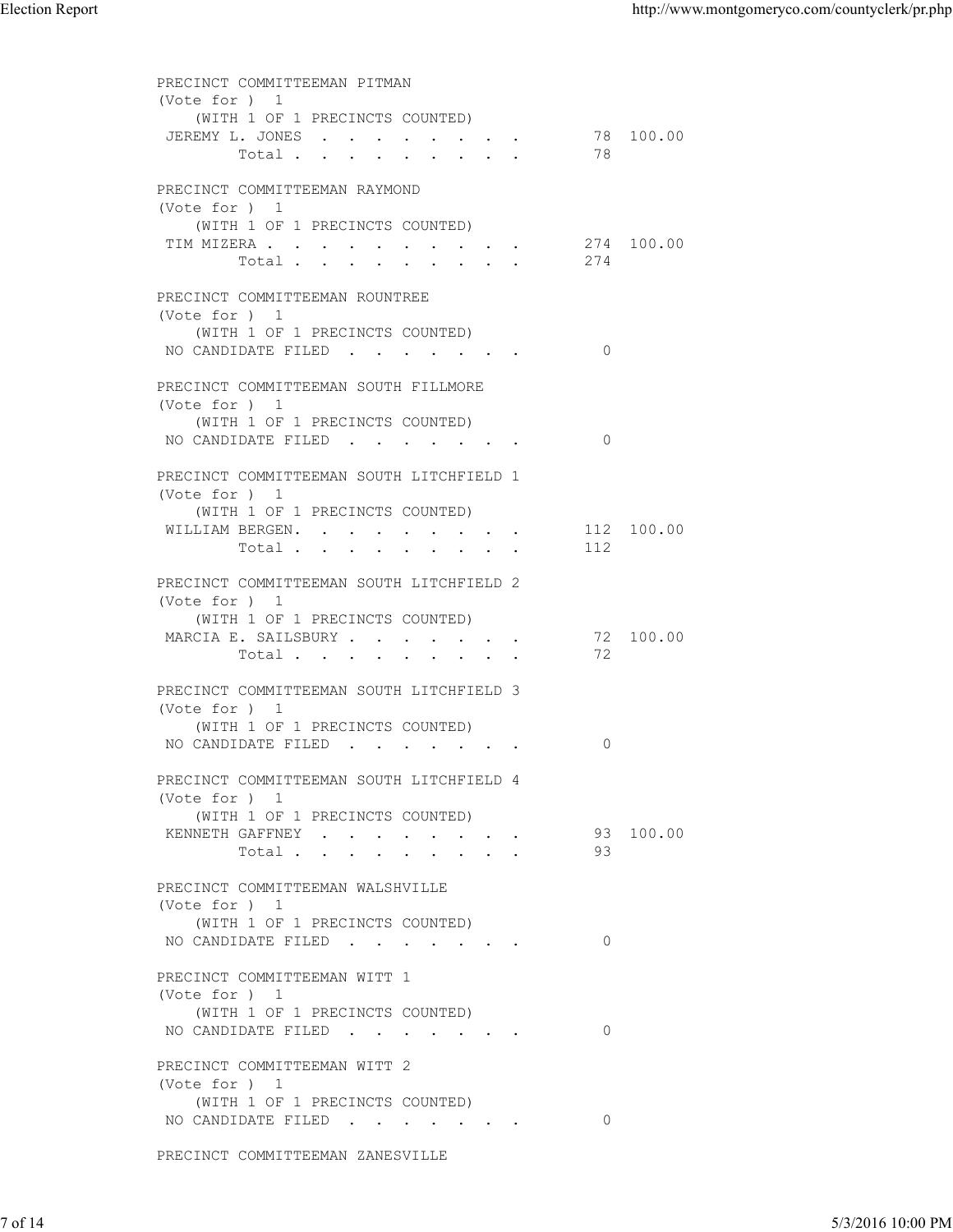(Vote for ) 1 (WITH 1 OF 1 PRECINCTS COUNTED) NO CANDIDATE FILED . . . . . . . 0 \*\*\*\*\*\*\*\*\*\* (DEMOCRATIC) \*\*\*\*\*\*\*\*\*\* PRESIDENT OF THE UNITED STATES (Vote for ) 1 (WITH 39 OF 39 PRECINCTS COUNTED) HILLARY CLINTON . . . . . . . . 1,250 47.80<br>WILLIE L. WILSON . . . . . . . . 20 .76 WILLIE L. WILSON . . . . . . . . 20 .76<br>MARTIN J. O'MALLEY . . . . . . . 22 .84 MARTIN J. O'MALLEY . . . . . . . . 22 .84<br>ROQUE "ROCKY" DE LA FUENTE. . . . . 7 .27 ROQUE "ROCKY" DE LA FUENTE. . . . . 7 LARRY (LAWRENCE) COHEN . . . . . . 13 .50 BERNIE SANDERS. . . . . . . . . 1,277 48.83 WRITE-IN. . . . . . . . . . . 26 .99  $Total . . . . . . . . . . . . . . . . . . . . . . .$  UNITED STATES SENATOR U.S. SENATE (Vote for ) 1 (WITH 39 OF 39 PRECINCTS COUNTED) ANDREA ZOPP. . . . . . . . . . . 587 25.88<br>TAMMY DUCKWORTH . . . . . . . . 1,376 60.67 TAMMY DUCKWORTH . . . . . . . . . NAPOLEON HARRIS . . . . . . . . 305 13.45<br>Total . . . . . . . . . 2,268 Total . . . . . . . . . COMPTROLLER STATE OF ILLINOIS (Vote for ) 1 (WITH 39 OF 39 PRECINCTS COUNTED) SUSANA MENDOZA. . . . . . . . . 2,141 100.00 Total . . . . . . . . . 2,141 REPRESENTATIVE IN CONGRESS FEDERAL CONGRESSIONAL DIST 13 (Vote for ) 1 (WITH 39 OF 39 PRECINCTS COUNTED) MARK D. WICKLUND . . . . . . . . 2,063 100.00 Total . . . . . . . . . 2,063 DEL. NATIONAL NOMINATING CONVENTION FEDERAL CONGRESSIONAL DIST 13 (Vote for ) 5 (WITH 39 OF 39 PRECINCTS COUNTED) ANDY MANAR . . . . . . . . . . 1,527 16.10 CINDA KLICKNA . . . . . . . . . 862 9.09 MICHAEL G. MATEJKA . . . . . . . 856 9.03<br>DORIS JEAN TURNER. . . . . . . . 874 9.22 DORIS JEAN TURNER. . RICK TERVEN. . . . . . . . . . 743 7.84<br>JAROD HITCHINGS . . . . . . . . 360 3.80 JAROD HITCHINGS . . . . . . . . NAOMI D. JAKOBSSON . . . . . . . . 665 7.01<br>AARON AMMONS . . . . . . . . . 742 7.83<br>MATTHEW PASQUINI . . . . . . . . 723 7.62<br>PAMELLA GRONEMEYER . . . . . . 755 7.96 AARON AMMONS . . . . . . . . . MATTHEW PASQUINI . . . . . . . . PAMELLA GRONEMEYER . . . . . . . 755 7.96<br>ZACHARY BRAUN . . . . . . . . . 713 7.52<br>MARCEY GOLDSTEIN . . . . . . . . 662 6.98 ZACHARY BRAUN . . . . . . . . . MARCEY GOLDSTEIN . . . . . . . . Total . . . . . . . . 9,482 REPRESENTATIVE IN THE GENERAL ASSEMBLY STATE REPRESENTATIVE DIST 95 (Vote for ) 1 (WITH 39 OF 39 PRECINCTS COUNTED) MIKE MATHIS. . . . . . . . . . 2,126 100.00 Total . . . . . . . . . 2,126 Election Report http://www.montgomeryco.com/countyclerk/pr.php 8 of 14 5/3/2016 10:00 PM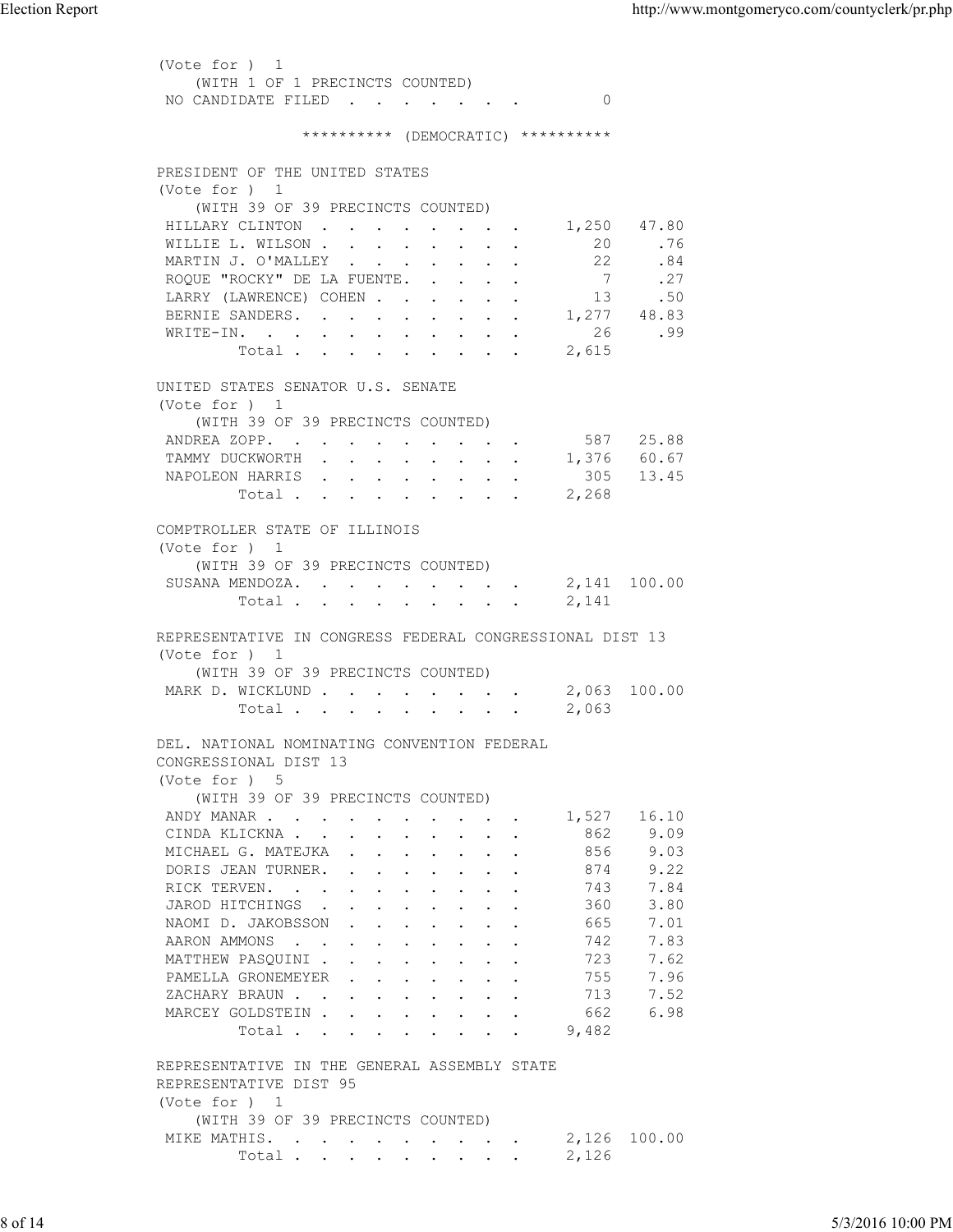| <b>Election Report</b> |                                                                                                                                      |                   | http://www.montgomeryco.com/countyclerk/pr.php |
|------------------------|--------------------------------------------------------------------------------------------------------------------------------------|-------------------|------------------------------------------------|
|                        | CIRCUIT CLERK MONTGOMERY COUNTY<br>(Vote for ) 1<br>(WITH 39 OF 39 PRECINCTS COUNTED)                                                |                   |                                                |
|                        | NO CANDIDATE FILED<br>STATE'S ATTORNEY MONTGOMERY COUNTY                                                                             | $\circ$           |                                                |
|                        | (Vote for ) 1<br>(WITH 39 OF 39 PRECINCTS COUNTED)<br>CHRIS MATOUSH 2, 137 100.00<br>Total $\cdots$                                  | 2,137             |                                                |
|                        | CORONER MONTGOMERY COUNTY<br>(Vote for ) 1<br>(WITH 39 OF 39 PRECINCTS COUNTED)<br>BARBARA A. SCHMEDEKE. 2,012 100.00<br>Total 2,012 |                   |                                                |
|                        | REGIONAL SUPERINTENDENT OF SCHOOLS<br>(CALHOUN/GREENE/JERSEY/MACOUPIN)                                                               |                   |                                                |
|                        | (Vote for ) 1<br>(WITH 3 OF 3 PRECINCTS COUNTED)<br>MICHELLE MUELLER 17 100.00<br>Total                                              | 17                |                                                |
|                        | COUNTY BOARD MEMBER # 1<br>(Vote for ) 1<br>(WITH 7 OF 7 PRECINCTS COUNTED)<br>NO CANDIDATE FILED                                    | $\circ$           |                                                |
|                        | COUNTY BOARD MEMBER # 3<br>(Vote for ) 1<br>(WITH 7 OF 7 PRECINCTS COUNTED)<br>NO CANDIDATE FILED                                    | $\circ$           |                                                |
|                        | COUNTY BOARD MEMBER # 4<br>(Vote for ) 1<br>(WITH 7 OF 7 PRECINCTS COUNTED)<br>JIM MOORE<br>Total                                    | 473 100.00<br>473 |                                                |
|                        | COUNTY BOARD MEMBER # 5<br>(Vote for ) 1<br>(WITH 5 OF 5 PRECINCTS COUNTED)<br>RICHARD WENDEL.                                       | 266 100.00        |                                                |
|                        | Total<br>COUNTY BOARD MEMBER # 6<br>(Vote for ) 1<br>(WITH 6 OF 6 PRECINCTS COUNTED)<br>NO CANDIDATE FILED                           | 266<br>$\circ$    |                                                |
|                        | COUNTY BOARD MEMBER # 2<br>(Vote for ) 2<br>(WITH 7 OF 7 PRECINCTS COUNTED)<br>NO CANDIDATE FILED                                    | $\overline{0}$    |                                                |
|                        | COUNTY BOARD MEMBER # 7<br>(Vote for ) 2<br>(WITH 5 OF 5 PRECINCTS COUNTED)<br>NO CANDIDATE FILED                                    | $\circ$           |                                                |
|                        |                                                                                                                                      |                   |                                                |
| 9 of 14                |                                                                                                                                      |                   | 5/3/2016 10:00 PM                              |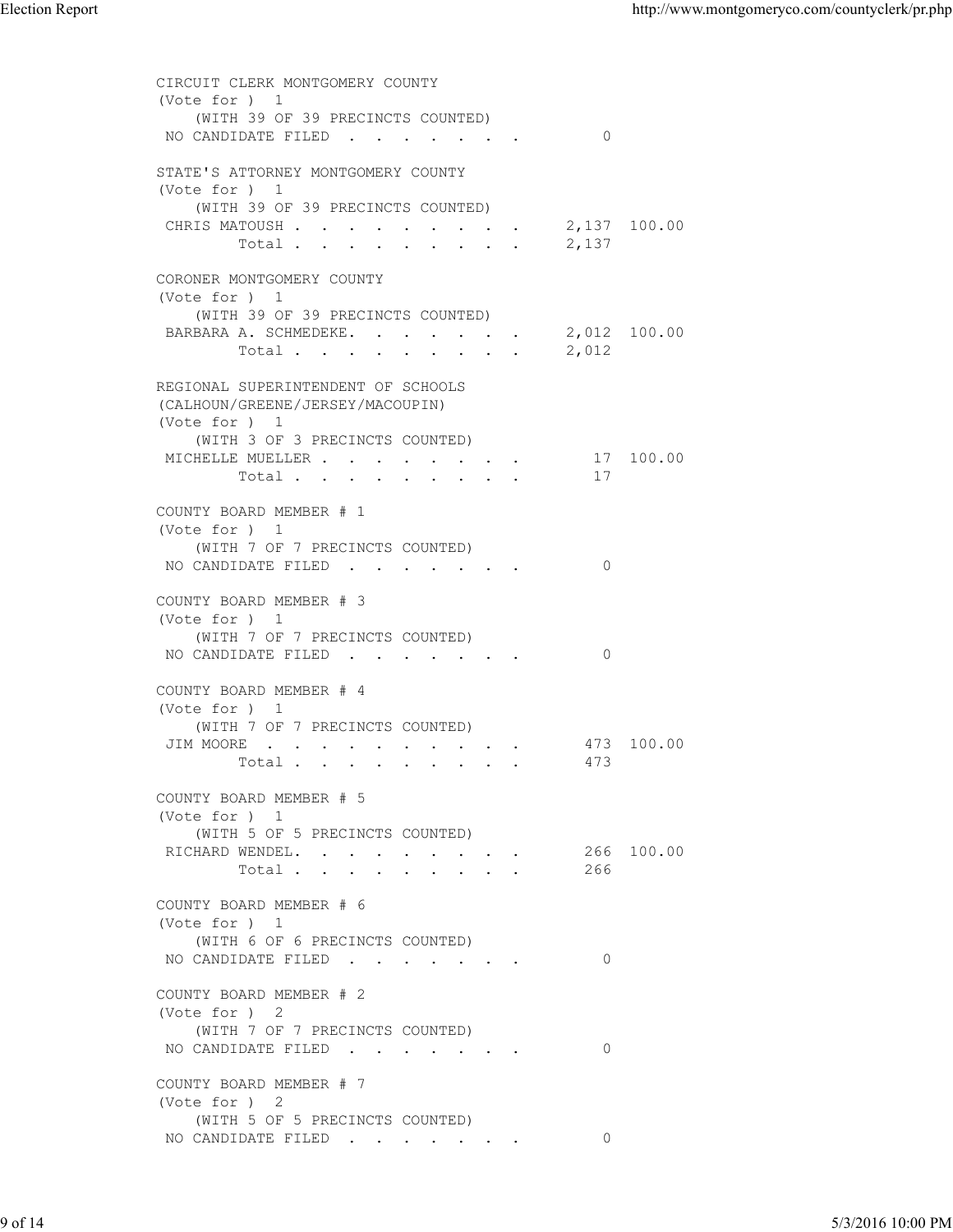JUDGE OF THE APPELLATE COURT APPELLATE JUDICIAL DISTRICT 5 (Vote for ) 1 (WITH 39 OF 39 PRECINCTS COUNTED) BRAD K. BLEYER. . . . . . . . . 1,955 100.00<br>Total . . . . . . . . . 1,955 Total  $\cdots$  . . . . . . . JUDGE OF THE APPELLATE COURT APPELLATE JUDICIAL DISTRICT 5 (Vote for ) 1 (WITH 39 OF 39 PRECINCTS COUNTED) JO BETH WEBER . . . . . . . . . 2,007 100.00  $\texttt{Total . . . . . . . } 2,007$  PRECINCT COMMITTEEMAN AUDUBON (Vote for ) 1 (WITH 1 OF 1 PRECINCTS COUNTED) NO CANDIDATE FILED . . . . . . . 0 PRECINCT COMMITTEEMAN BOIS D'ARC (Vote for ) 1 (WITH 1 OF 1 PRECINCTS COUNTED) NO CANDIDATE FILED . . . . . . . 0<br>WRITE-IN. . . . . . . . . . . 12 100.00 WRITE-IN. . . . . . . . . . . Total . . . . . . . . . 12 PRECINCT COMMITTEEMAN BUTLER GROVE (Vote for ) 1 (WITH 1 OF 1 PRECINCTS COUNTED) NO CANDIDATE FILED . . . . . . . 0 PRECINCT COMMITTEEMAN EAST FORK 1 (Vote for ) 1 (WITH 1 OF 1 PRECINCTS COUNTED) STEPHEN VOYLES. . . . . . . . . 116 100.00 Total . . . . . . . . . 116 PRECINCT COMMITTEEMAN EAST FORK 2 (Vote for ) 1 (WITH 1 OF 1 PRECINCTS COUNTED) NO CANDIDATE FILED . . . . . . . 0 PRECINCT COMMITTEEMAN EAST FORK 3 (Vote for ) 1 (WITH 1 OF 1 PRECINCTS COUNTED) NO CANDIDATE FILED . . . . . . 0 PRECINCT COMMITTEEMAN FILLMORE (Vote for ) 1 (WITH 1 OF 1 PRECINCTS COUNTED) NO CANDIDATE FILED . . . . . . . 0 PRECINCT COMMITTEEMAN GRISHAM 1 (Vote for ) 1 (WITH 1 OF 1 PRECINCTS COUNTED)<br>
L. "STAN" CASEY . . . . . . . . 56 100.00 S. L. "STAN" CASEY . . . . . . . 56<br>Total . . . . . . . . . 56 Total  $\cdots$  . . . . . . PRECINCT COMMITTEEMAN GRISHAM 2 (Vote for ) 1 (WITH 1 OF 1 PRECINCTS COUNTED) NO CANDIDATE FILED . . . . . . . 0 Election Report http://www.montgomeryco.com/countyclerk/pr.php<br>
JUDGE OF THE APPELLATE COURT APPELLATE JUDICIAL<br>
DISTRICT 5<br>
(Vote for ) 1 THE TRACE CONFIDENT PROTECTS CONTREDUCTED<br>
(VOTE 10 THE 1 PRECINCTS CONTRESS)<br>
NO CANDIDATE FILED (CONFIDENT PILEMONE<br>
TRECINCT COMMITTEEMAN FILEMONE<br>
(VOTE 1 OF 1 PRECINCTS COUNTED)<br>
NO CANDIDATE FILED (CONFIDENT PILEMONE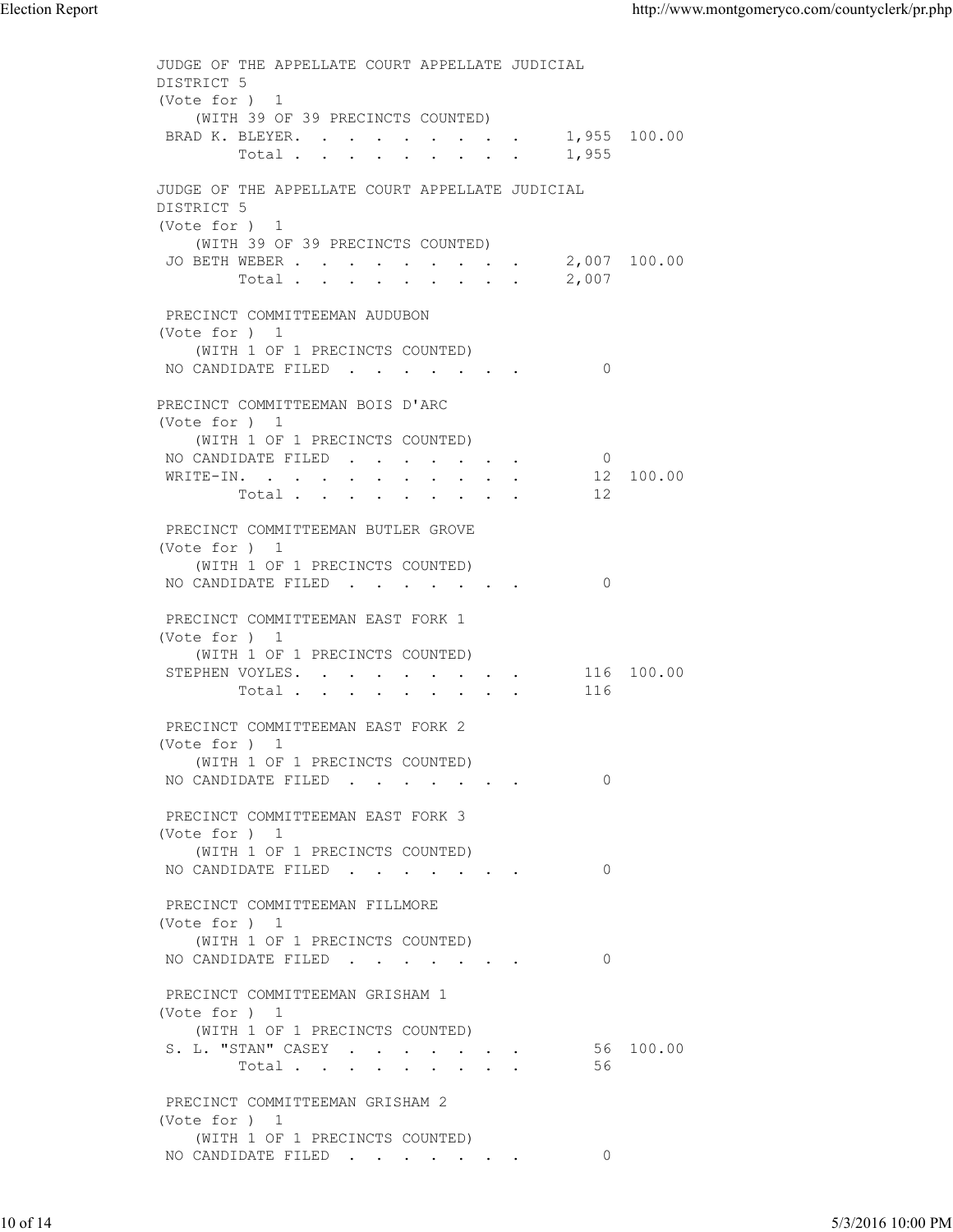| <b>Election Report</b> |                                                                                                                          |                | http://www.montgomeryco.com/countyclerk/pr.php |
|------------------------|--------------------------------------------------------------------------------------------------------------------------|----------------|------------------------------------------------|
|                        | PRECINCT COMMITTEEMAN HARVEL<br>(Vote for ) 1                                                                            |                |                                                |
|                        | (WITH 1 OF 1 PRECINCTS COUNTED)<br>JOHN RICHARD LYONS<br>Total                                                           | 24             | 24 100.00                                      |
|                        | PRECINCT COMMITTEEMAN HILLSBORO 1<br>(Vote for ) 1<br>(WITH 1 OF 1 PRECINCTS COUNTED)                                    |                |                                                |
|                        | SHONDA RONEN<br>Total<br>PRECINCT COMMITTEEMAN HILLSBORO 2                                                               | 87             | 87 100.00                                      |
|                        | (Vote for ) 1<br>(WITH 1 OF 1 PRECINCTS COUNTED)<br>PAUL SELLERS<br>Total                                                | 49             | 49 100.00                                      |
|                        | PRECINCT COMMITTEEMAN HILLSBORO 3<br>(Vote for ) 1                                                                       |                |                                                |
|                        | (WITH 1 OF 1 PRECINCTS COUNTED)<br>MARY M. DAL POZZO.<br>Total                                                           | 111            | 111 100.00                                     |
|                        | PRECINCT COMMITTEEMAN HILLSBORO 4<br>(Vote for ) 1<br>(WITH 1 OF 1 PRECINCTS COUNTED)<br>NO CANDIDATE FILED              | $\circ$        |                                                |
|                        | PRECINCT COMMITTEEMAN HILLSBORO 5<br>(Vote for ) 1<br>(WITH 1 OF 1 PRECINCTS COUNTED)                                    |                |                                                |
|                        | JIM MOORE<br>Total                                                                                                       | 135            | 135 100.00                                     |
|                        | PRECINCT COMMITTEEMAN HILLSBORO 6<br>(Vote for ) 1<br>(WITH 1 OF 1 PRECINCTS COUNTED)<br>NO CANDIDATE FILED<br>WRITE-IN. | $\overline{0}$ | 20 100.00                                      |
|                        | Total<br>PRECINCT COMMITTEEMAN IRVING                                                                                    | 20             |                                                |
|                        | (Vote for ) 1<br>(WITH 1 OF 1 PRECINCTS COUNTED)<br>ROBERT MIKE CURRIE<br>Total                                          | 94             | 94 100.00                                      |
|                        | PRECINCT COMMITTEEMAN NOKOMIS 1<br>(Vote for ) 1<br>(WITH 1 OF 1 PRECINCTS COUNTED)<br>NO CANDIDATE FILED                | $\overline{0}$ |                                                |
|                        | PRECINCT COMMITTEEMAN NOKOMIS 2<br>(Vote for ) 1<br>(WITH 1 OF 1 PRECINCTS COUNTED)                                      |                |                                                |
|                        | JERAD VOLKMAR<br>Total<br>PRECINCT COMMITTEEMAN NOKOMIS 3                                                                | 68             | 68 100.00                                      |
|                        | (Vote for ) 1                                                                                                            |                |                                                |
| 11 of 14               |                                                                                                                          |                | 5/3/2016 10:00 PM                              |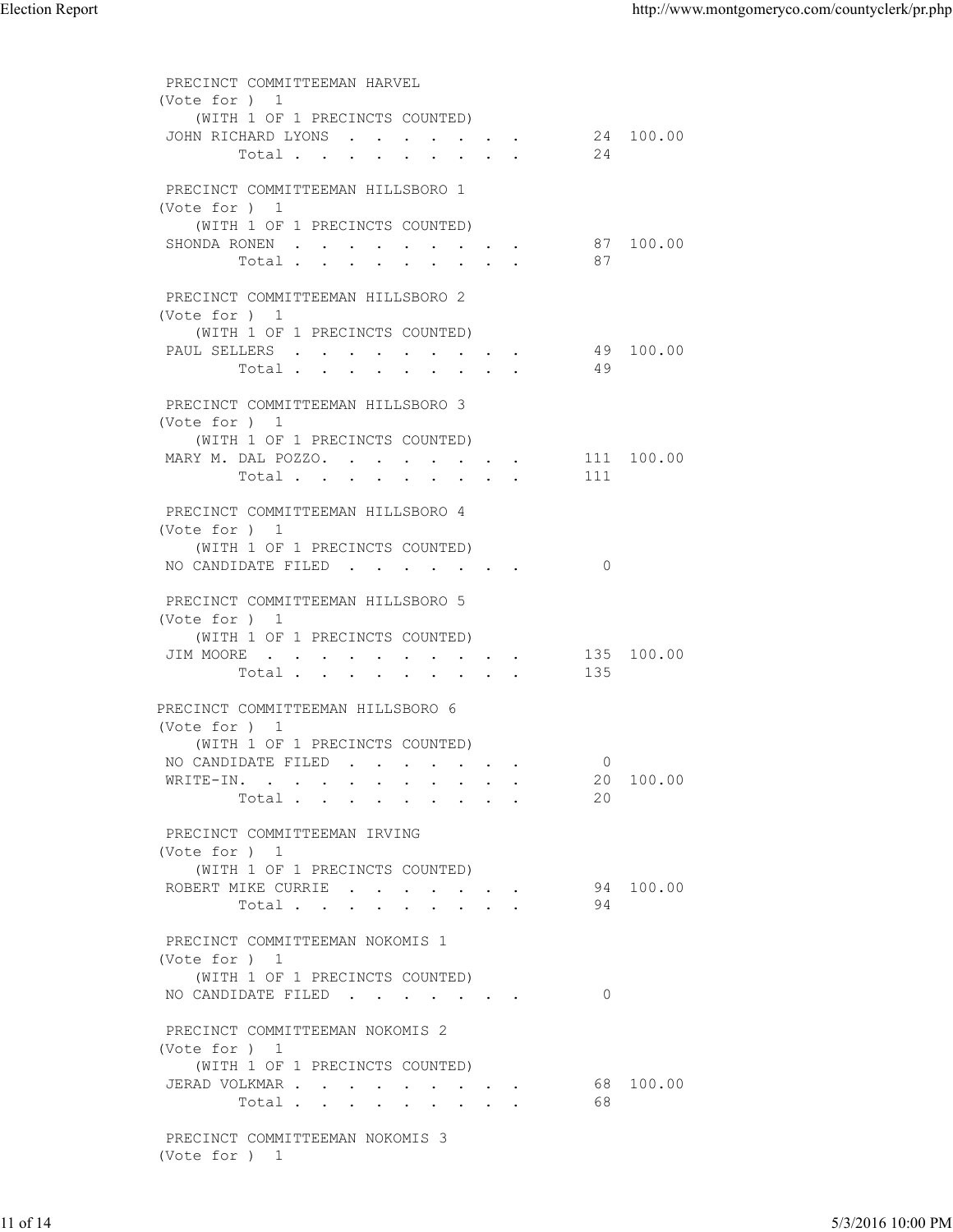| (WITH 1 OF 1 PRECINCTS COUNTED)<br>NO CANDIDATE FILED<br>$\overline{0}$<br>PRECINCT COMMITTEEMAN NOKOMIS 4<br>(Vote for ) 1<br>(WITH 1 OF 1 PRECINCTS COUNTED)<br>NO CANDIDATE FILED<br>$\overline{0}$<br>PRECINCT COMMITTEEMAN NORTH LITCHFIELD 1<br>(Vote for ) 1<br>(WITH 1 OF 1 PRECINCTS COUNTED)<br>53 100.00<br>FRANK CARROLL<br>Total<br>53<br>PRECINCT COMMITTEEMAN NORTH LITCHFIELD 2<br>(Vote for ) 1<br>(WITH 1 OF 1 PRECINCTS COUNTED)<br>45 100.00<br>LOUIS L. LEWEY.<br>Total<br>45<br>PRECINCT COMMITTEEMAN NORTH LITCHFIELD 3<br>(Vote for ) 1<br>(WITH 1 OF 1 PRECINCTS COUNTED)<br>TIMOTHY L. FOGLE<br>41 100.00<br>Total<br>41<br>PRECINCT COMMITTEEMAN NORTH LITCHFIELD 4<br>(Vote for ) 1<br>(WITH 1 OF 1 PRECINCTS COUNTED)<br>40 100.00<br>JUDY KEITH DALHAUS<br>Total<br>40<br>PRECINCT COMMITTEEMAN NORTH LITCHFIELD 5<br>(Vote for ) 1<br>(WITH 1 OF 1 PRECINCTS COUNTED)<br>TED ELIZONDO<br>41 100.00<br>Total<br>41<br>PRECINCT COMMITTEEMAN NORTH LITCHFIELD 6<br>(Vote for ) 1<br>(WITH 1 OF 1 PRECINCTS COUNTED)<br>51 100.00<br>CHUCK NAPIER<br>Total<br>51<br>PRECINCT COMMITTEEMAN PITMAN<br>(Vote for ) 1<br>(WITH 1 OF 1 PRECINCTS COUNTED)<br>NO CANDIDATE FILED<br>$\overline{0}$<br>PRECINCT COMMITTEEMAN RAYMOND<br>(Vote for ) 1<br>(WITH 1 OF 1 PRECINCTS COUNTED)<br>NO CANDIDATE FILED<br>$\overline{0}$ | <b>Election Report</b> |  | http://www.montgomeryco.com/countyclerk/pr.php |                   |
|-------------------------------------------------------------------------------------------------------------------------------------------------------------------------------------------------------------------------------------------------------------------------------------------------------------------------------------------------------------------------------------------------------------------------------------------------------------------------------------------------------------------------------------------------------------------------------------------------------------------------------------------------------------------------------------------------------------------------------------------------------------------------------------------------------------------------------------------------------------------------------------------------------------------------------------------------------------------------------------------------------------------------------------------------------------------------------------------------------------------------------------------------------------------------------------------------------------------------------------------------------------------------------------------------------------------------------------------------------|------------------------|--|------------------------------------------------|-------------------|
|                                                                                                                                                                                                                                                                                                                                                                                                                                                                                                                                                                                                                                                                                                                                                                                                                                                                                                                                                                                                                                                                                                                                                                                                                                                                                                                                                       |                        |  |                                                |                   |
|                                                                                                                                                                                                                                                                                                                                                                                                                                                                                                                                                                                                                                                                                                                                                                                                                                                                                                                                                                                                                                                                                                                                                                                                                                                                                                                                                       |                        |  |                                                |                   |
|                                                                                                                                                                                                                                                                                                                                                                                                                                                                                                                                                                                                                                                                                                                                                                                                                                                                                                                                                                                                                                                                                                                                                                                                                                                                                                                                                       |                        |  |                                                |                   |
|                                                                                                                                                                                                                                                                                                                                                                                                                                                                                                                                                                                                                                                                                                                                                                                                                                                                                                                                                                                                                                                                                                                                                                                                                                                                                                                                                       |                        |  |                                                |                   |
|                                                                                                                                                                                                                                                                                                                                                                                                                                                                                                                                                                                                                                                                                                                                                                                                                                                                                                                                                                                                                                                                                                                                                                                                                                                                                                                                                       |                        |  |                                                |                   |
|                                                                                                                                                                                                                                                                                                                                                                                                                                                                                                                                                                                                                                                                                                                                                                                                                                                                                                                                                                                                                                                                                                                                                                                                                                                                                                                                                       |                        |  |                                                |                   |
|                                                                                                                                                                                                                                                                                                                                                                                                                                                                                                                                                                                                                                                                                                                                                                                                                                                                                                                                                                                                                                                                                                                                                                                                                                                                                                                                                       |                        |  |                                                |                   |
|                                                                                                                                                                                                                                                                                                                                                                                                                                                                                                                                                                                                                                                                                                                                                                                                                                                                                                                                                                                                                                                                                                                                                                                                                                                                                                                                                       |                        |  |                                                |                   |
|                                                                                                                                                                                                                                                                                                                                                                                                                                                                                                                                                                                                                                                                                                                                                                                                                                                                                                                                                                                                                                                                                                                                                                                                                                                                                                                                                       |                        |  |                                                |                   |
|                                                                                                                                                                                                                                                                                                                                                                                                                                                                                                                                                                                                                                                                                                                                                                                                                                                                                                                                                                                                                                                                                                                                                                                                                                                                                                                                                       |                        |  |                                                |                   |
|                                                                                                                                                                                                                                                                                                                                                                                                                                                                                                                                                                                                                                                                                                                                                                                                                                                                                                                                                                                                                                                                                                                                                                                                                                                                                                                                                       |                        |  |                                                |                   |
|                                                                                                                                                                                                                                                                                                                                                                                                                                                                                                                                                                                                                                                                                                                                                                                                                                                                                                                                                                                                                                                                                                                                                                                                                                                                                                                                                       |                        |  |                                                |                   |
|                                                                                                                                                                                                                                                                                                                                                                                                                                                                                                                                                                                                                                                                                                                                                                                                                                                                                                                                                                                                                                                                                                                                                                                                                                                                                                                                                       |                        |  |                                                |                   |
|                                                                                                                                                                                                                                                                                                                                                                                                                                                                                                                                                                                                                                                                                                                                                                                                                                                                                                                                                                                                                                                                                                                                                                                                                                                                                                                                                       |                        |  |                                                |                   |
| PRECINCT COMMITTEEMAN ROUNTREE<br>(Vote for ) 1<br>(WITH 1 OF 1 PRECINCTS COUNTED)<br>NO CANDIDATE FILED<br>$\overline{0}$                                                                                                                                                                                                                                                                                                                                                                                                                                                                                                                                                                                                                                                                                                                                                                                                                                                                                                                                                                                                                                                                                                                                                                                                                            |                        |  |                                                |                   |
| PRECINCT COMMITTEEMAN SOUTH FILLMORE<br>(Vote for ) 1<br>(WITH 1 OF 1 PRECINCTS COUNTED)                                                                                                                                                                                                                                                                                                                                                                                                                                                                                                                                                                                                                                                                                                                                                                                                                                                                                                                                                                                                                                                                                                                                                                                                                                                              |                        |  |                                                |                   |
|                                                                                                                                                                                                                                                                                                                                                                                                                                                                                                                                                                                                                                                                                                                                                                                                                                                                                                                                                                                                                                                                                                                                                                                                                                                                                                                                                       | 12 of 14               |  |                                                | 5/3/2016 10:00 PM |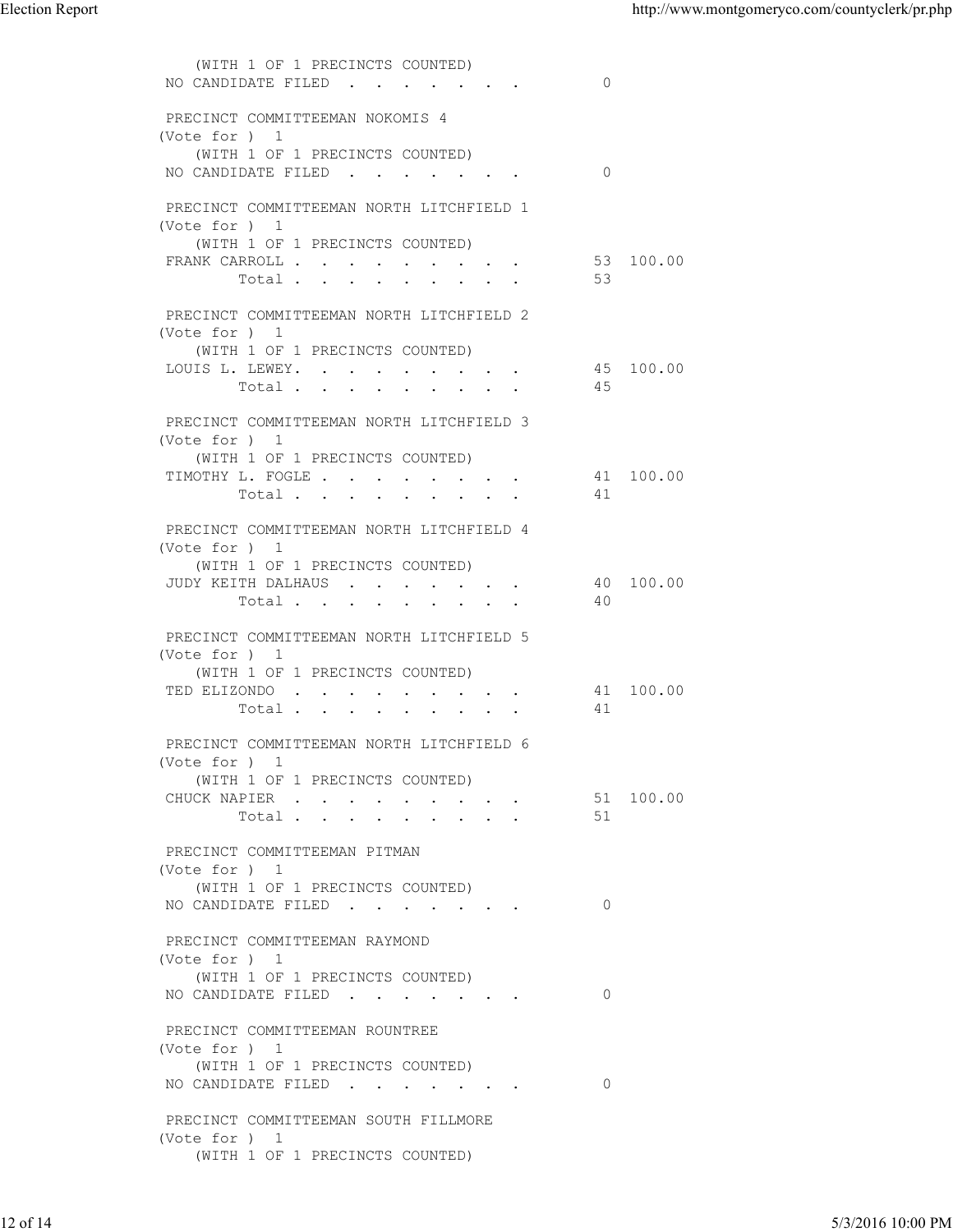| $\circ$<br>NO CANDIDATE FILED<br>PRECINCT COMMITTEEMAN SOUTH LITCHFIELD 1<br>(Vote for ) 1<br>(WITH 1 OF 1 PRECINCTS COUNTED)<br>35 46.67<br>SHELLEY BRAKENHOFF<br>SHARON K. KUCHAR<br>53.33<br>40<br>75<br>Total<br>PRECINCT COMMITTEEMAN SOUTH LITCHFIELD 2<br>(Vote for ) 1<br>(WITH 1 OF 1 PRECINCTS COUNTED)<br>PERRY A. JACKSON<br>85 100.00<br>85<br>Total<br>PRECINCT COMMITTEEMAN SOUTH LITCHFIELD 3<br>(Vote for ) 1<br>(WITH 1 OF 1 PRECINCTS COUNTED)<br>NO CANDIDATE FILED 0<br>PRECINCT COMMITTEEMAN SOUTH LITCHFIELD 4<br>(Vote for ) 1<br>(WITH 1 OF 1 PRECINCTS COUNTED)<br>RICHARD WENDEL. 49 100.00<br>Total 49<br>PRECINCT COMMITTEEMAN WALSHVILLE<br>(Vote for ) 1<br>(WITH 1 OF 1 PRECINCTS COUNTED)<br>NO CANDIDATE FILED<br>$\overline{0}$<br>PRECINCT COMMITTEEMAN WITT 1<br>(Vote for ) 1<br>(WITH 1 OF 1 PRECINCTS COUNTED)<br>NO CANDIDATE FILED<br>$\overline{0}$<br>PRECINCT COMMITTEEMAN WITT 2<br>(Vote for ) 1<br>(WITH 1 OF 1 PRECINCTS COUNTED)<br>NO CANDIDATE FILED<br>$\overline{0}$<br>WRITE-IN. 2 100.00<br>2<br>Total $\cdot$<br>PRECINCT COMMITTEEMAN ZANESVILLE<br>(Vote for ) 1<br>(WITH 1 OF 1 PRECINCTS COUNTED)<br>NO CANDIDATE FILED 0<br>********** (NONPARTISAN) **********<br>HILLSBORO HIGH SCHOOL QUESTION HILLSBORO CUSD 3<br>(Vote for ) 1<br>(WITH 22 OF 22 PRECINCTS COUNTED)<br>YES<br>1,463<br>36.67<br>2,527<br>63.33<br>NO.<br>Total<br>3,990<br>SHOAL CREEK FIRE PROTECTION DISTRICT<br>(Vote for ) 1<br>(WITH 7 OF 7 PRECINCTS COUNTED)<br>YES<br>37.13<br>114<br>193<br>62.87<br>NO. | <b>Election Report</b> |  | http://www.montgomeryco.com/countyclerk/pr.php |
|------------------------------------------------------------------------------------------------------------------------------------------------------------------------------------------------------------------------------------------------------------------------------------------------------------------------------------------------------------------------------------------------------------------------------------------------------------------------------------------------------------------------------------------------------------------------------------------------------------------------------------------------------------------------------------------------------------------------------------------------------------------------------------------------------------------------------------------------------------------------------------------------------------------------------------------------------------------------------------------------------------------------------------------------------------------------------------------------------------------------------------------------------------------------------------------------------------------------------------------------------------------------------------------------------------------------------------------------------------------------------------------------------------------------------------------------------------------------------------------------------------------------------------------------------|------------------------|--|------------------------------------------------|
|                                                                                                                                                                                                                                                                                                                                                                                                                                                                                                                                                                                                                                                                                                                                                                                                                                                                                                                                                                                                                                                                                                                                                                                                                                                                                                                                                                                                                                                                                                                                                      |                        |  |                                                |
|                                                                                                                                                                                                                                                                                                                                                                                                                                                                                                                                                                                                                                                                                                                                                                                                                                                                                                                                                                                                                                                                                                                                                                                                                                                                                                                                                                                                                                                                                                                                                      |                        |  |                                                |
|                                                                                                                                                                                                                                                                                                                                                                                                                                                                                                                                                                                                                                                                                                                                                                                                                                                                                                                                                                                                                                                                                                                                                                                                                                                                                                                                                                                                                                                                                                                                                      |                        |  |                                                |
|                                                                                                                                                                                                                                                                                                                                                                                                                                                                                                                                                                                                                                                                                                                                                                                                                                                                                                                                                                                                                                                                                                                                                                                                                                                                                                                                                                                                                                                                                                                                                      |                        |  |                                                |
|                                                                                                                                                                                                                                                                                                                                                                                                                                                                                                                                                                                                                                                                                                                                                                                                                                                                                                                                                                                                                                                                                                                                                                                                                                                                                                                                                                                                                                                                                                                                                      |                        |  |                                                |
|                                                                                                                                                                                                                                                                                                                                                                                                                                                                                                                                                                                                                                                                                                                                                                                                                                                                                                                                                                                                                                                                                                                                                                                                                                                                                                                                                                                                                                                                                                                                                      |                        |  |                                                |
|                                                                                                                                                                                                                                                                                                                                                                                                                                                                                                                                                                                                                                                                                                                                                                                                                                                                                                                                                                                                                                                                                                                                                                                                                                                                                                                                                                                                                                                                                                                                                      |                        |  |                                                |
|                                                                                                                                                                                                                                                                                                                                                                                                                                                                                                                                                                                                                                                                                                                                                                                                                                                                                                                                                                                                                                                                                                                                                                                                                                                                                                                                                                                                                                                                                                                                                      |                        |  |                                                |
|                                                                                                                                                                                                                                                                                                                                                                                                                                                                                                                                                                                                                                                                                                                                                                                                                                                                                                                                                                                                                                                                                                                                                                                                                                                                                                                                                                                                                                                                                                                                                      |                        |  |                                                |
|                                                                                                                                                                                                                                                                                                                                                                                                                                                                                                                                                                                                                                                                                                                                                                                                                                                                                                                                                                                                                                                                                                                                                                                                                                                                                                                                                                                                                                                                                                                                                      |                        |  |                                                |
|                                                                                                                                                                                                                                                                                                                                                                                                                                                                                                                                                                                                                                                                                                                                                                                                                                                                                                                                                                                                                                                                                                                                                                                                                                                                                                                                                                                                                                                                                                                                                      |                        |  |                                                |
|                                                                                                                                                                                                                                                                                                                                                                                                                                                                                                                                                                                                                                                                                                                                                                                                                                                                                                                                                                                                                                                                                                                                                                                                                                                                                                                                                                                                                                                                                                                                                      |                        |  |                                                |
|                                                                                                                                                                                                                                                                                                                                                                                                                                                                                                                                                                                                                                                                                                                                                                                                                                                                                                                                                                                                                                                                                                                                                                                                                                                                                                                                                                                                                                                                                                                                                      |                        |  |                                                |
|                                                                                                                                                                                                                                                                                                                                                                                                                                                                                                                                                                                                                                                                                                                                                                                                                                                                                                                                                                                                                                                                                                                                                                                                                                                                                                                                                                                                                                                                                                                                                      |                        |  |                                                |
|                                                                                                                                                                                                                                                                                                                                                                                                                                                                                                                                                                                                                                                                                                                                                                                                                                                                                                                                                                                                                                                                                                                                                                                                                                                                                                                                                                                                                                                                                                                                                      |                        |  |                                                |
|                                                                                                                                                                                                                                                                                                                                                                                                                                                                                                                                                                                                                                                                                                                                                                                                                                                                                                                                                                                                                                                                                                                                                                                                                                                                                                                                                                                                                                                                                                                                                      |                        |  |                                                |
|                                                                                                                                                                                                                                                                                                                                                                                                                                                                                                                                                                                                                                                                                                                                                                                                                                                                                                                                                                                                                                                                                                                                                                                                                                                                                                                                                                                                                                                                                                                                                      |                        |  |                                                |
|                                                                                                                                                                                                                                                                                                                                                                                                                                                                                                                                                                                                                                                                                                                                                                                                                                                                                                                                                                                                                                                                                                                                                                                                                                                                                                                                                                                                                                                                                                                                                      |                        |  |                                                |
|                                                                                                                                                                                                                                                                                                                                                                                                                                                                                                                                                                                                                                                                                                                                                                                                                                                                                                                                                                                                                                                                                                                                                                                                                                                                                                                                                                                                                                                                                                                                                      |                        |  |                                                |
|                                                                                                                                                                                                                                                                                                                                                                                                                                                                                                                                                                                                                                                                                                                                                                                                                                                                                                                                                                                                                                                                                                                                                                                                                                                                                                                                                                                                                                                                                                                                                      |                        |  |                                                |
|                                                                                                                                                                                                                                                                                                                                                                                                                                                                                                                                                                                                                                                                                                                                                                                                                                                                                                                                                                                                                                                                                                                                                                                                                                                                                                                                                                                                                                                                                                                                                      |                        |  |                                                |
|                                                                                                                                                                                                                                                                                                                                                                                                                                                                                                                                                                                                                                                                                                                                                                                                                                                                                                                                                                                                                                                                                                                                                                                                                                                                                                                                                                                                                                                                                                                                                      |                        |  |                                                |
|                                                                                                                                                                                                                                                                                                                                                                                                                                                                                                                                                                                                                                                                                                                                                                                                                                                                                                                                                                                                                                                                                                                                                                                                                                                                                                                                                                                                                                                                                                                                                      |                        |  |                                                |
|                                                                                                                                                                                                                                                                                                                                                                                                                                                                                                                                                                                                                                                                                                                                                                                                                                                                                                                                                                                                                                                                                                                                                                                                                                                                                                                                                                                                                                                                                                                                                      |                        |  |                                                |
|                                                                                                                                                                                                                                                                                                                                                                                                                                                                                                                                                                                                                                                                                                                                                                                                                                                                                                                                                                                                                                                                                                                                                                                                                                                                                                                                                                                                                                                                                                                                                      |                        |  |                                                |
|                                                                                                                                                                                                                                                                                                                                                                                                                                                                                                                                                                                                                                                                                                                                                                                                                                                                                                                                                                                                                                                                                                                                                                                                                                                                                                                                                                                                                                                                                                                                                      |                        |  |                                                |
|                                                                                                                                                                                                                                                                                                                                                                                                                                                                                                                                                                                                                                                                                                                                                                                                                                                                                                                                                                                                                                                                                                                                                                                                                                                                                                                                                                                                                                                                                                                                                      |                        |  |                                                |
|                                                                                                                                                                                                                                                                                                                                                                                                                                                                                                                                                                                                                                                                                                                                                                                                                                                                                                                                                                                                                                                                                                                                                                                                                                                                                                                                                                                                                                                                                                                                                      |                        |  |                                                |
|                                                                                                                                                                                                                                                                                                                                                                                                                                                                                                                                                                                                                                                                                                                                                                                                                                                                                                                                                                                                                                                                                                                                                                                                                                                                                                                                                                                                                                                                                                                                                      |                        |  |                                                |
|                                                                                                                                                                                                                                                                                                                                                                                                                                                                                                                                                                                                                                                                                                                                                                                                                                                                                                                                                                                                                                                                                                                                                                                                                                                                                                                                                                                                                                                                                                                                                      |                        |  |                                                |
|                                                                                                                                                                                                                                                                                                                                                                                                                                                                                                                                                                                                                                                                                                                                                                                                                                                                                                                                                                                                                                                                                                                                                                                                                                                                                                                                                                                                                                                                                                                                                      |                        |  |                                                |
|                                                                                                                                                                                                                                                                                                                                                                                                                                                                                                                                                                                                                                                                                                                                                                                                                                                                                                                                                                                                                                                                                                                                                                                                                                                                                                                                                                                                                                                                                                                                                      |                        |  |                                                |
|                                                                                                                                                                                                                                                                                                                                                                                                                                                                                                                                                                                                                                                                                                                                                                                                                                                                                                                                                                                                                                                                                                                                                                                                                                                                                                                                                                                                                                                                                                                                                      |                        |  |                                                |
|                                                                                                                                                                                                                                                                                                                                                                                                                                                                                                                                                                                                                                                                                                                                                                                                                                                                                                                                                                                                                                                                                                                                                                                                                                                                                                                                                                                                                                                                                                                                                      | 13 of 14               |  | 5/3/2016 10:00 PM                              |